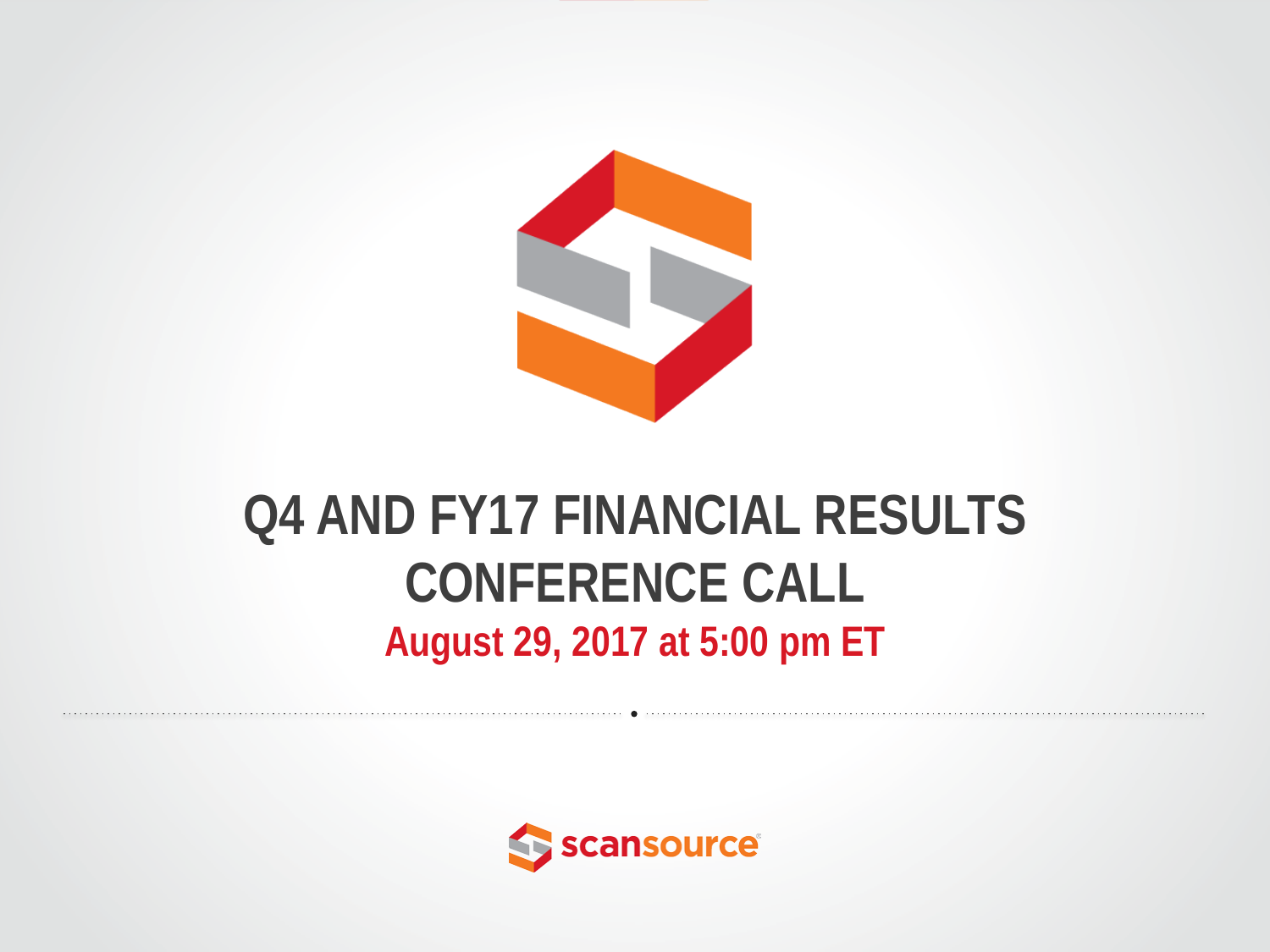### **SAFE HARBOR AND NON-GAAP**

#### **Safe Harbor Statement**

This presentation contains certain comments that are "forwardlooking" statements, including statements about expected EBITDA, return on invested capital ("ROIC"), sales, GAAP diluted earnings per share ("EPS"), and non-GAAP diluted EPS, that involve plans, strategies, economic performance and trends, projections, expectations, costs or beliefs about future events and other statements that are not descriptions of historical facts. Forward-looking information is inherently subject to risks and uncertainties.

Any number of factors could cause actual results to differ materially from anticipated or forecasted results, including but not limited to, changes in interest and exchange rates and regulatory regimes impacting our international operations, the failure of acquisitions to meet our expectations, the failure to manage and implement our organic growth strategy, credit risks involving our larger customers and vendors, termination of our relationship with key vendors or a significant modification of the terms under which we operate with a key vendor, the decline in demand for the products and services that we provide, reduced prices for the products and services that we provide due both to competitor and customer actions, and other factors set forth in the "Risk Factors" contained in our annual report on Form 10-K for the year ended June 30, 2017, filed with the Securities and Exchange Commission ("SEC").

Although ScanSource believes the expectations in its forwardlooking statements are reasonable, it cannot guarantee future results, levels of activity, performance or achievement. ScanSource disclaims any obligation to update or revise any forward-looking statements, whether as a result of new information, future events, or otherwise, except as may be required by law.

#### **Non-GAAP Financial Informatio**n

In addition to disclosing results that are determined in accordance with United States Generally Accepted Accounting Principles ("GAAP"), the Company also discloses certain non-GAAP measures, including non-GAAP operating income, non-GAAP operating margin, non-GAAP net income, non-GAAP diluted EPS, adjusted EBITDA, ROIC and net sales excluding the impact of foreign currency translation and acquisitions (organic growth). A reconciliation of the Company's non-GAAP financial information to GAAP financial information is provided in the Appendix and in the Company's Form 8-K, filed with the SEC, with the quarterly earnings press release for the period indicated.

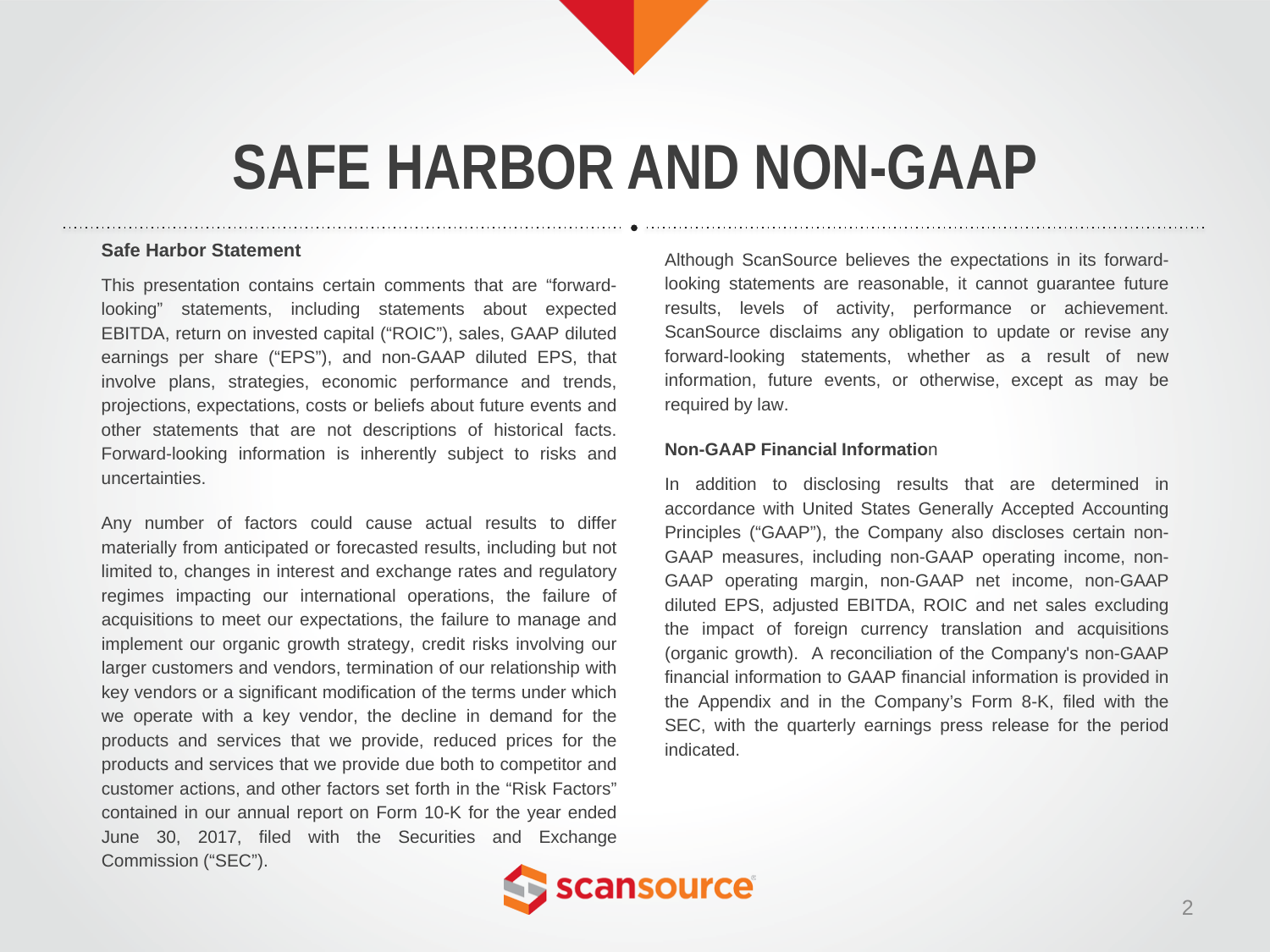### **HIGHLIGHTS**

| <b>Q4 Results in</b><br>Line with<br><b>Expectations</b>                            | Strong finish to FY17 with net sales and EPS at or above expected range<br>$\bullet$<br>Net sales of \$917 million, +5% Y/Y, driven by WW Barcode, Networking &<br>$\bullet$<br>Security segment, +7% Y/Y<br>• GAAP EPS of \$0.74, $+48\%$ Y/Y, and non-GAAP EPS of \$0.68*, $+33\%$ Y/Y              |
|-------------------------------------------------------------------------------------|-------------------------------------------------------------------------------------------------------------------------------------------------------------------------------------------------------------------------------------------------------------------------------------------------------|
| <b>FY17</b><br><b>Results</b>                                                       | Net sales, +1% Y/Y; GAAP EPS of \$2.71, +14% Y/Y, and non-GAAP EPS of<br>$\bullet$<br>$$2.75, +1\%$ Y/Y<br>Return on invested capital of 13.1%*<br>$\bullet$<br>Stronger FY17 operating cash flow of \$95 million, up from \$52 million for FY16<br>$\bullet$                                         |
| <b>Investment in</b><br><b>Business and</b><br><b>Favorable</b><br><b>FY18 Plan</b> | Acquisition of POS Portal (closed 7/31/17) creates the industry's leading<br>payments channel, serving SMB, mid-market and enterprise<br>Investments made to drive results in FY18 and the future; full year FY18 plan<br>$\bullet$<br>reflects double-digit adjusted EBITDA growth and a higher ROIC |

*\* See Appendix for calculation of non-GAAP measures and reconciliations to GAAP measures.*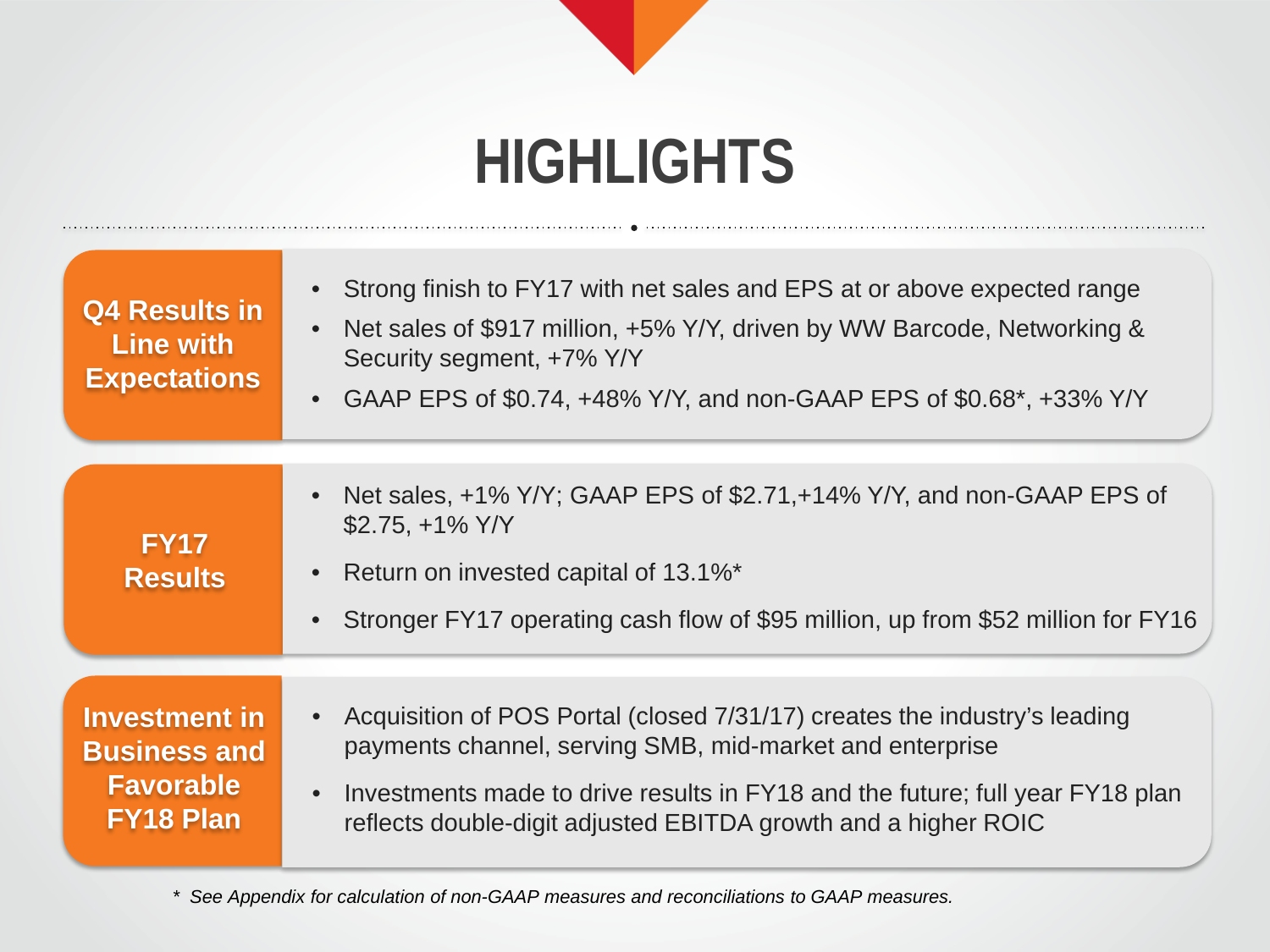

### **FY18 KEY OPPORTUNITIES FOR GROWTH**

Mobile computing

2 Video surveillance



Communications channel opportunity





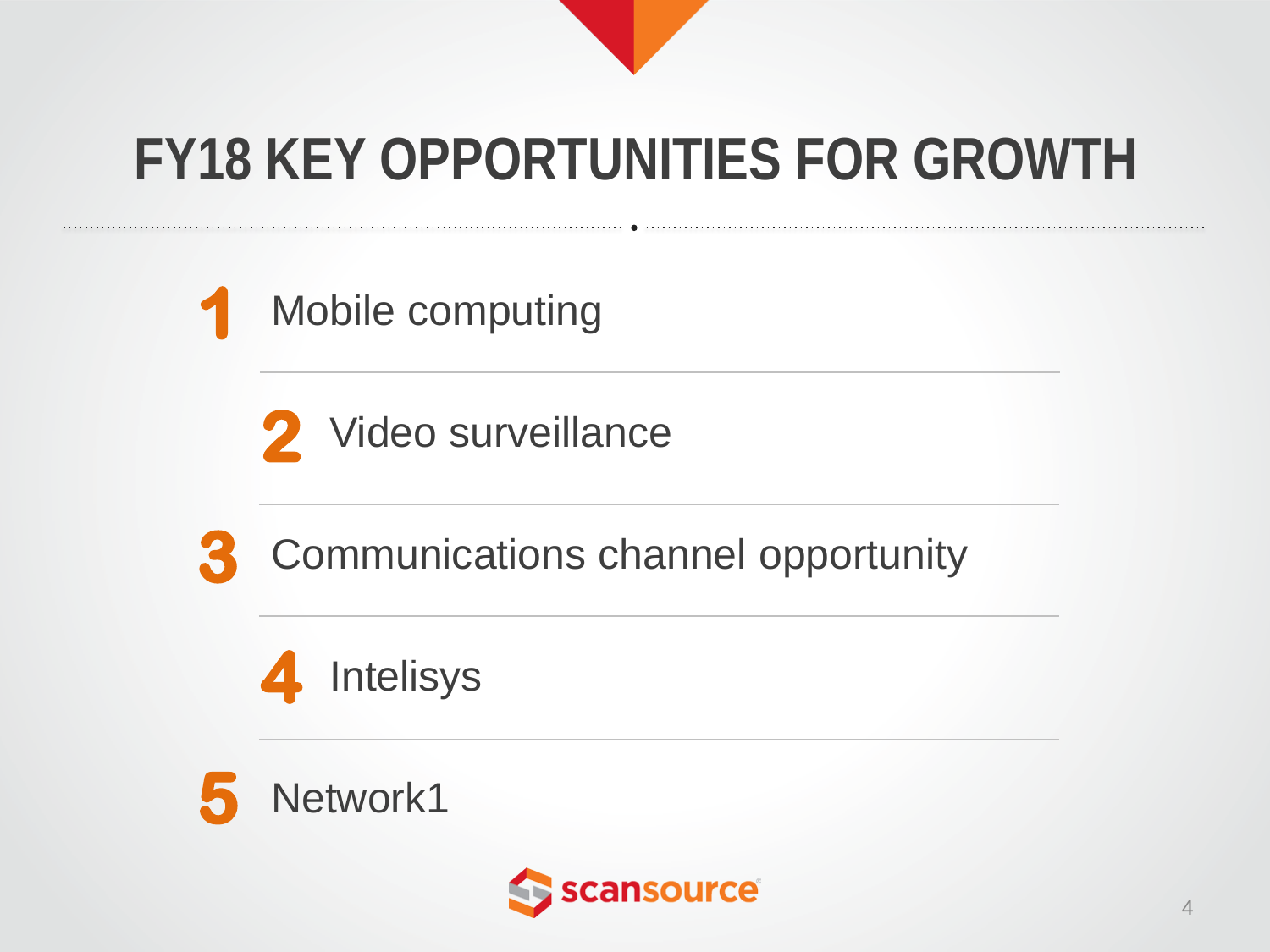# **HIGHLIGHTS – Q4 FY17**

| \$ in millions, except EPS           | <b>Q4 FY17</b> | <b>Q3 FY17</b> | <b>Q4 FY16</b> | Y/Y<br>Change |
|--------------------------------------|----------------|----------------|----------------|---------------|
| Net sales                            | \$917.3        | \$813.5        | \$877.5        | $+5%$         |
| Gross profit                         | 100.9          | 92.7           | 82.8           | $+22%$        |
| Gross profit margin % (of net sales) | 11.0%          | 11.4%          | 9.4%           | $+156$ bps    |
| Operating income                     | 22.1           | 20.0           | 18.9           | $+17%$        |
| Non-GAAP operating income            | 27.8           | 26.2           | 18.9           | $+47%$        |
| <b>GAAP</b> net income               | 19.0           | 12.4           | 12.9           | $+47%$        |
| Non-GAAP net income                  | 17.3           | 16.4           | 13.1           | $+32%$        |
| <b>GAAP diluted EPS</b>              | \$0.74         | \$0.49         | \$0.50         | $+48%$        |
| Non-GAAP diluted EPS                 | \$0.68         | \$0.65         | \$0.51         | $+33%$        |

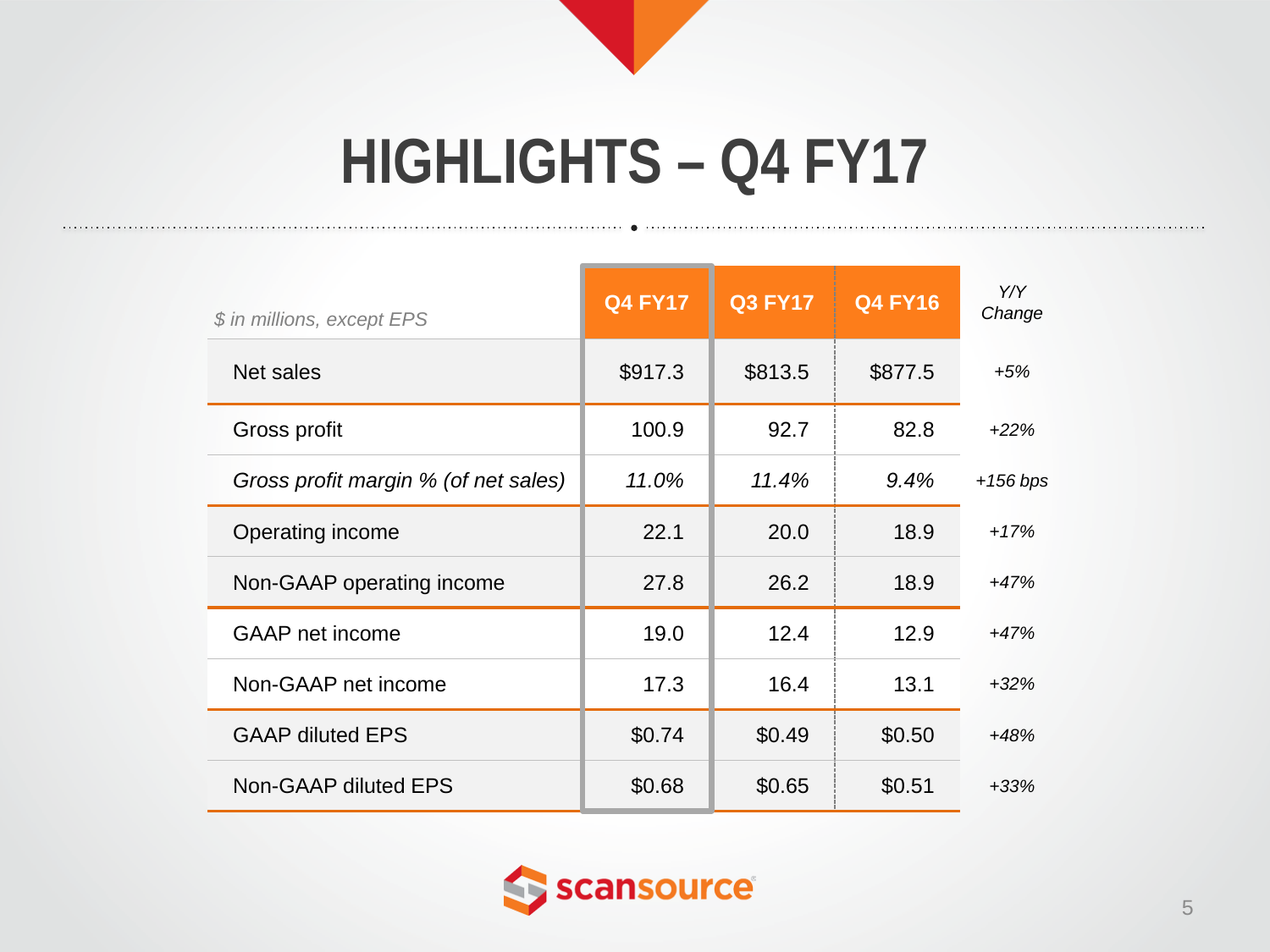

### **WW BARCODE, NETWORKING & SECURITY**

### **Non-GAAP Operating Income % 2.2%** *Up 51 bps* **Net Sales \$619.2 million** *Up 7% Organic, Up 6%* **Q4 FY17, Y/Y Summary GAAP Operating Income % 2.1%** *Up 58 bps* **Gross Margin 8.3%** *Up 29 bps*

| \$ in millions              | <b>Q4 FY17</b> | <b>Q3 FY17</b> | <b>Q4 FY16</b> |
|-----------------------------|----------------|----------------|----------------|
| Net sales                   | \$619.2        | \$549.0        | \$581.3        |
| Gross profit                | \$51.7         | \$45.9         | \$46.8         |
| Gross margin                | 8.3%           | 8.4%           | 8.1%           |
| Operating income            | \$13.0         | \$11.2         | \$8.8          |
| Operating income %          | 2.1%           | 2.0%           | 1.5%           |
| Non-GAAP operating income   | \$13.8         | \$12.3         | \$9.9          |
| Non-GAAP operating income % | 2.2%           | 2.2%           | 1.7%           |

*Organic growth, a non-GAAP measure, reflects reported sales growth less impacts from foreign currency translation and acquisitions. Non-GAAP operating income excludes amortization of intangibles and change in fair value of contingent consideration.*

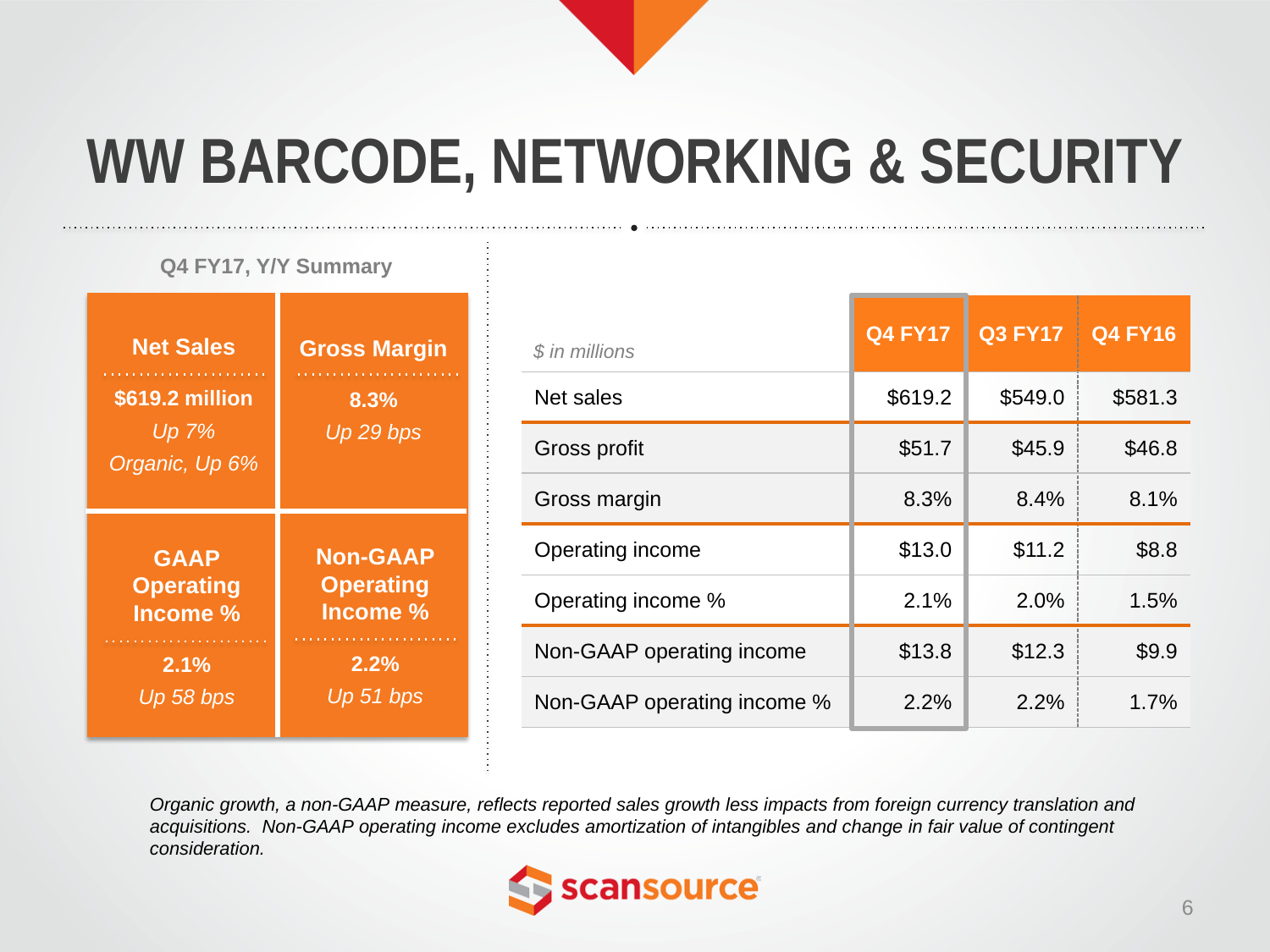

### **WW COMMUNICATIONS & SERVICES**

#### **Q4 FY17, Y/Y Summary**

| <b>Net Sales</b><br><b>The Committee Committee</b><br>\$298.0 million<br>$+1\%$<br>Organic, (3)% | <b>Gross Margin</b><br>16.5%<br><b>Up 436 bps</b> |
|--------------------------------------------------------------------------------------------------|---------------------------------------------------|
| <b>GAAP</b>                                                                                      | <b>Non-GAAP</b>                                   |
| <b>Operating</b>                                                                                 | <b>Operating</b>                                  |
| Income <sub>%</sub>                                                                              | Income %                                          |
| 3.2%                                                                                             | 4.7%                                              |
| Down (41) bps                                                                                    | Up 169 bps                                        |

| \$ in millions              | <b>Q4 FY17</b> | <b>Q3 FY17</b> | <b>Q4 FY16</b> |
|-----------------------------|----------------|----------------|----------------|
| Net sales                   | \$298.0        | \$264.6        | \$296.1        |
| Gross profit                | \$49.2         | \$46.8         | \$35.9         |
| Gross margin                | 16.5%          | 17.7%          | 12.1%          |
| Operating income            | \$9.5          | \$8.8          | \$10.7         |
| Operating income %          | 3.2%           | 3.3%           | 3.6%           |
| Non-GAAP operating income   | \$14.0         | \$13.9         | \$8.9          |
| Non-GAAP operating income % | 4.7%           | 5.2%           | 3.0%           |

*Organic growth, a non-GAAP measure, reflects reported sales growth less impacts from foreign currency translation and acquisitions. Non-GAAP operating income excludes amortization of intangibles and change in fair value of contingent consideration.*

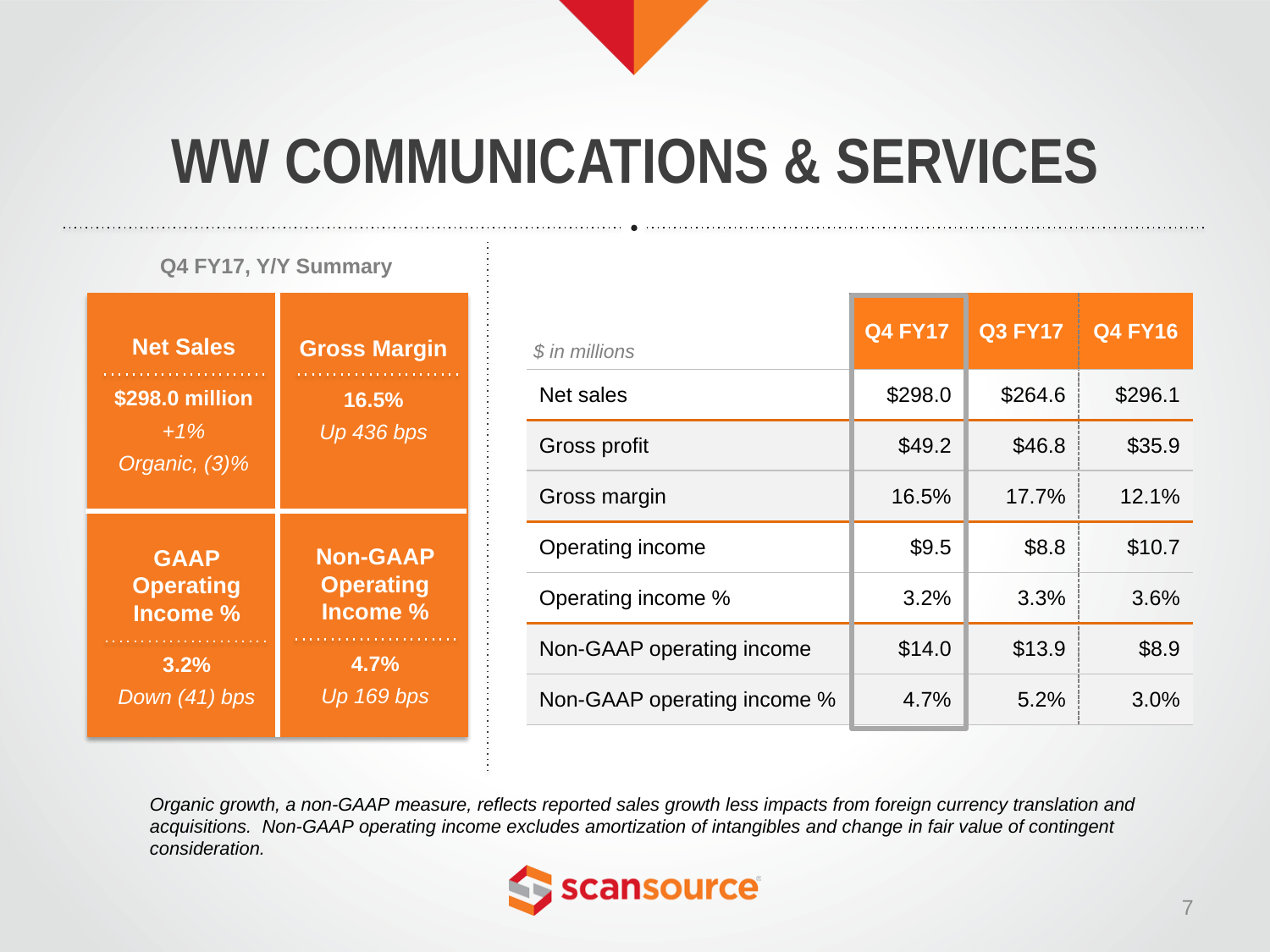## **HIGHLIGHTS – FY17**

| \$ in millions, except EPS           | <b>FY17</b> | <b>FY16</b> | Y/Y Change |
|--------------------------------------|-------------|-------------|------------|
| Net sales                            | \$3,568.2   | \$3,540.2   | $+1%$      |
| Gross profit                         | 383.6       | 355.4       | $+8%$      |
| Gross profit margin % (of net sales) | 10.8%       | 10.0%       | $+71 bps$  |
| Operating income                     | 88.2        | 96.9        | $-9%$      |
| Non-GAAP operating income            | 110.2       | 108.9       | $+1%$      |
| GAAP net income                      | 69.2        | 63.6        | $+9%$      |
| Non-GAAP net income                  | 70.3        | 72.2        | $-3%$      |
| <b>GAAP diluted EPS</b>              | \$2.71      | \$2.38      | $+14%$     |
| Non-GAAP diluted EPS                 | \$2.75      | \$2.71      | $+1%$      |

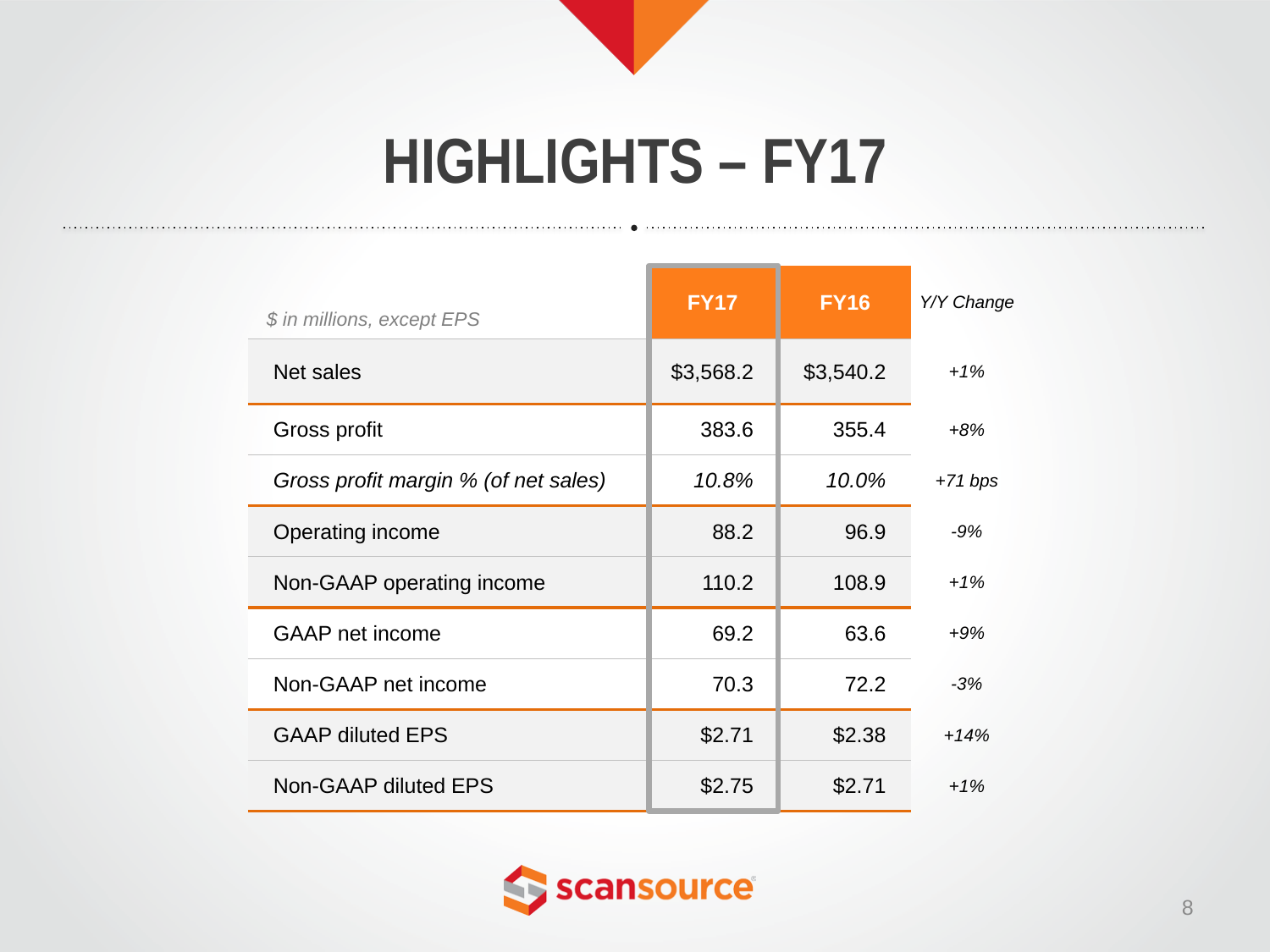

### **WW BARCODE, NETWORKING & SECURITY**

**FY17, Y/Y Summary**

| <b>Net Sales</b>                          | <b>Gross Margin</b>                 |
|-------------------------------------------|-------------------------------------|
| \$2,389 million<br>Up 1%<br>Organic, (2)% | 8.2%<br>Down (14) bps               |
| <b>GAAP</b><br><b>Operating</b>           | <b>Non-GAAP</b><br><b>Operating</b> |
| Income %                                  | Income %                            |

| $$$ in millions             | <b>FY17</b> | <b>FY16</b> |
|-----------------------------|-------------|-------------|
| Net sales                   | \$2,389.3   | \$2,361.7   |
| Gross profit                | \$195.7     | \$196.8     |
| Gross margin                | 8.2%        | 8.3%        |
| Operating income            | \$49.7      | \$52.2      |
| Operating income %          | 2.1%        | 2.2%        |
| Non-GAAP operating income   | \$53.8      | \$56.2      |
| Non-GAAP operating income % | 2.3%        | 2.4%        |

*Organic growth, a non-GAAP measure, reflects reported sales growth less impacts from foreign currency translation and acquisitions. Non-GAAP operating income excludes amortization of intangibles and change in fair value of contingent consideration.*

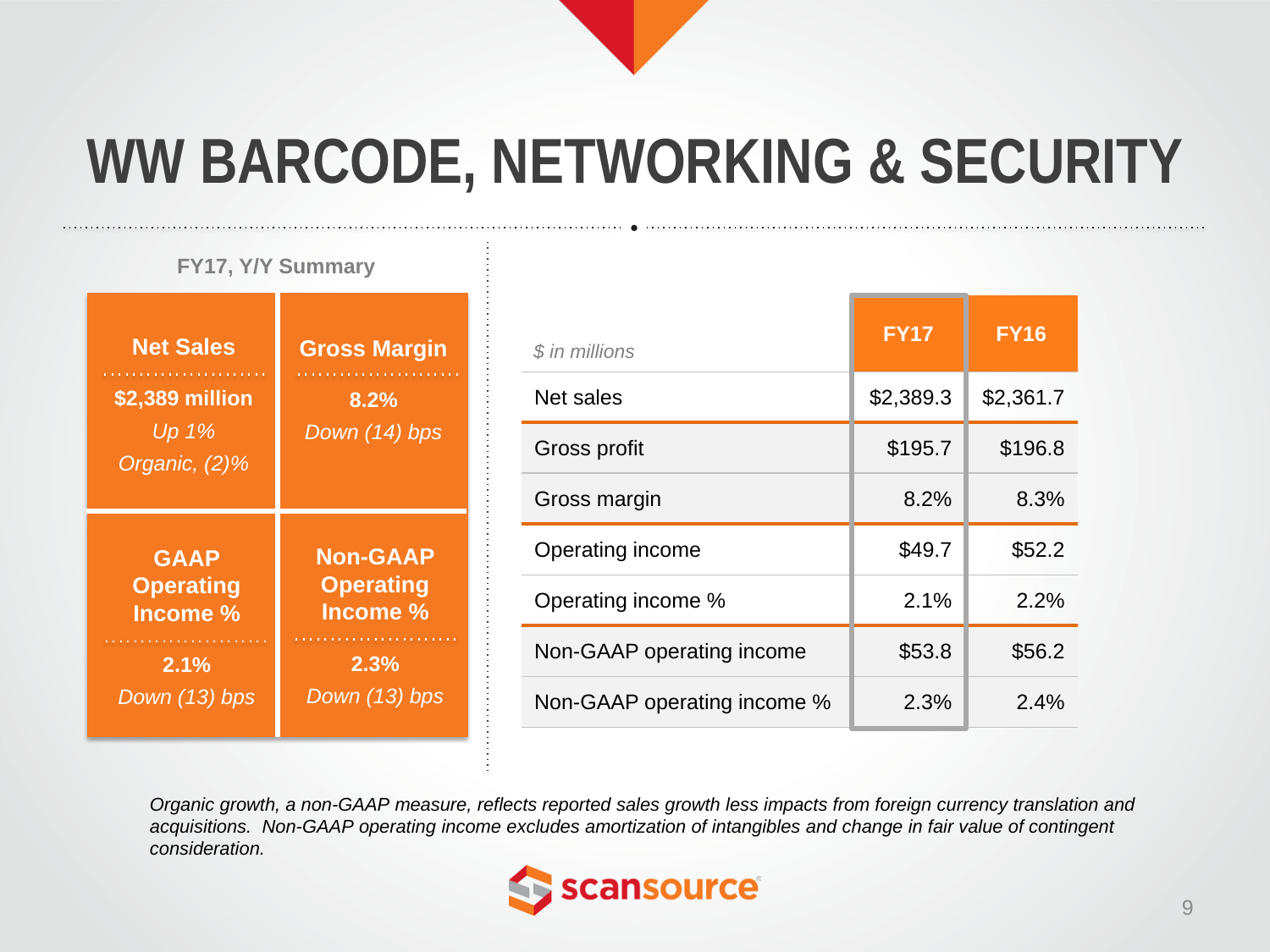

### **WW COMMUNICATIONS & SERVICES**

#### **FY17, Y/Y Summary**

| <b>Net Sales</b><br>\$1,179 million<br>$Up -\%$<br>Organic, (3)% | <b>Gross Margin</b><br>15.9%<br>Up 247 bps |
|------------------------------------------------------------------|--------------------------------------------|
| <b>GAAP</b>                                                      | <b>Non-GAAP</b>                            |
| <b>Operating</b>                                                 | <b>Operating</b>                           |
| Income %                                                         | Income %                                   |
| 3.4%                                                             | 4.8%                                       |
| Down (49) bps                                                    | Up 32 bps                                  |

| \$ in millions              | <b>FY17</b> | <b>FY16</b> |
|-----------------------------|-------------|-------------|
| Net sales                   | \$1,178.9   | \$1,178.6   |
| Gross profit                | \$187.9     | \$158.6     |
| Gross margin                | 15.9%       | 13.5%       |
| Operating income            | \$39.8      | \$45.5      |
| Operating income %          | 3.4%        | 3.9%        |
| Non-GAAP operating income   | \$56.5      | \$52.7      |
| Non-GAAP operating income % | 4.8%        | 4.5%        |

*Organic growth, a non-GAAP measure, reflects reported sales growth less impacts from foreign currency translation and acquisitions. Non-GAAP operating income excludes amortization of intangibles and change in fair value of contingent consideration.*

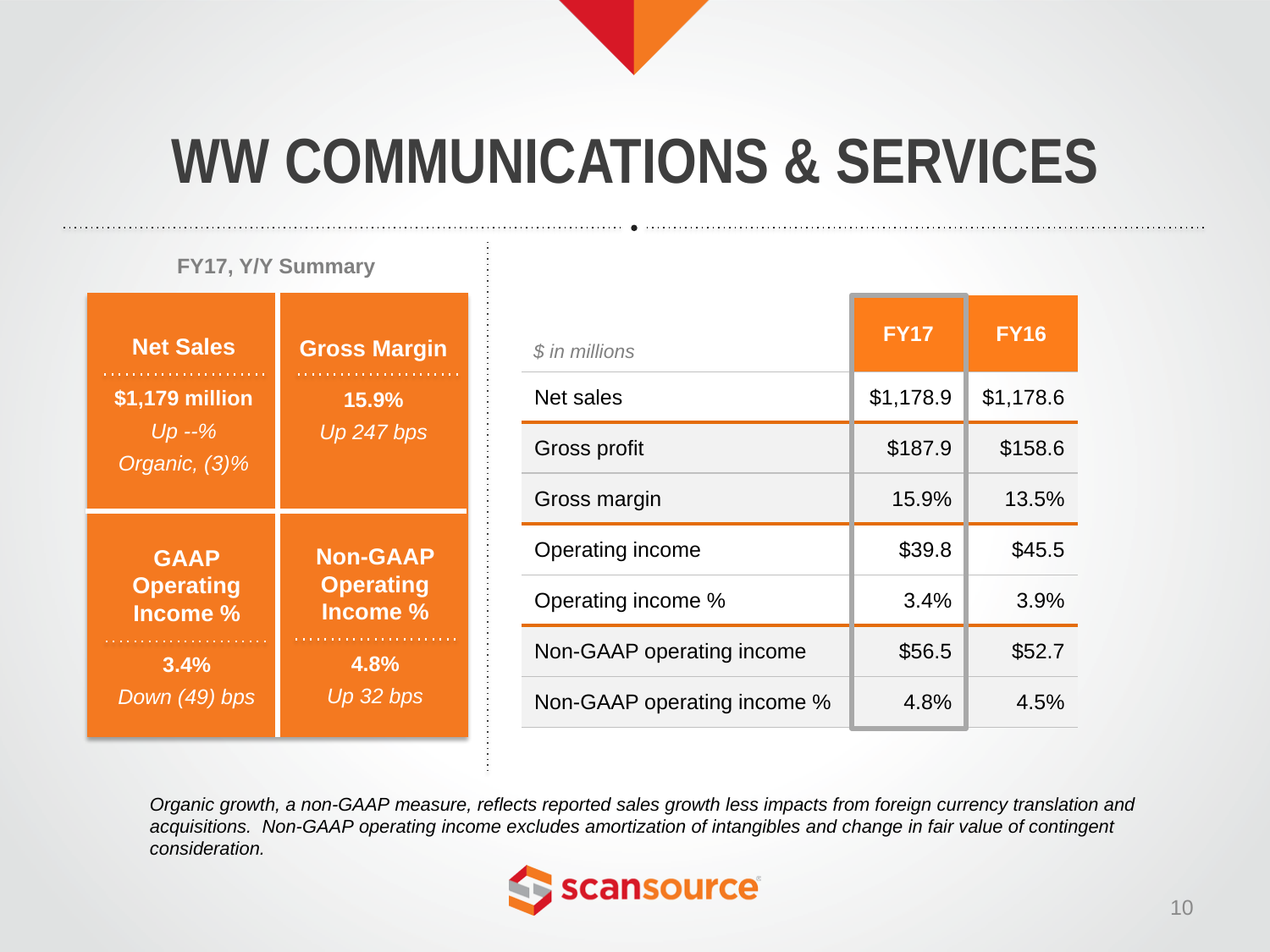

### **WORKING CAPITAL MEASURES**

| \$ in millions                         | <b>Q4 FY17</b> | <b>Q3 FY17</b> | <b>Q4 FY16</b> |
|----------------------------------------|----------------|----------------|----------------|
| Accounts receivable (Q/E)              | \$637.3        | \$565.2        | \$559.6        |
| Days sales outstanding in receivables* | $61*$          | $60*$          | 57             |
| Inventory (Q/E)                        | \$531.3        | \$514.2        | \$558.6        |
| Inventory turns                        | 6.2            | 5.6            | 5.6            |
| Accounts payable (Q/E)                 | \$513.2        | \$437.2        | \$471.5        |
| Paid for inventory days*               | $4.7*$         | $12.5*$        | 9.9            |
| Working capital (Q/E) (AR+INV-AP)      | \$655.5        | \$642.3        | \$646.7        |

*\* Excludes the impact of the Intelisys acquisition, which was completed 8/29/16*

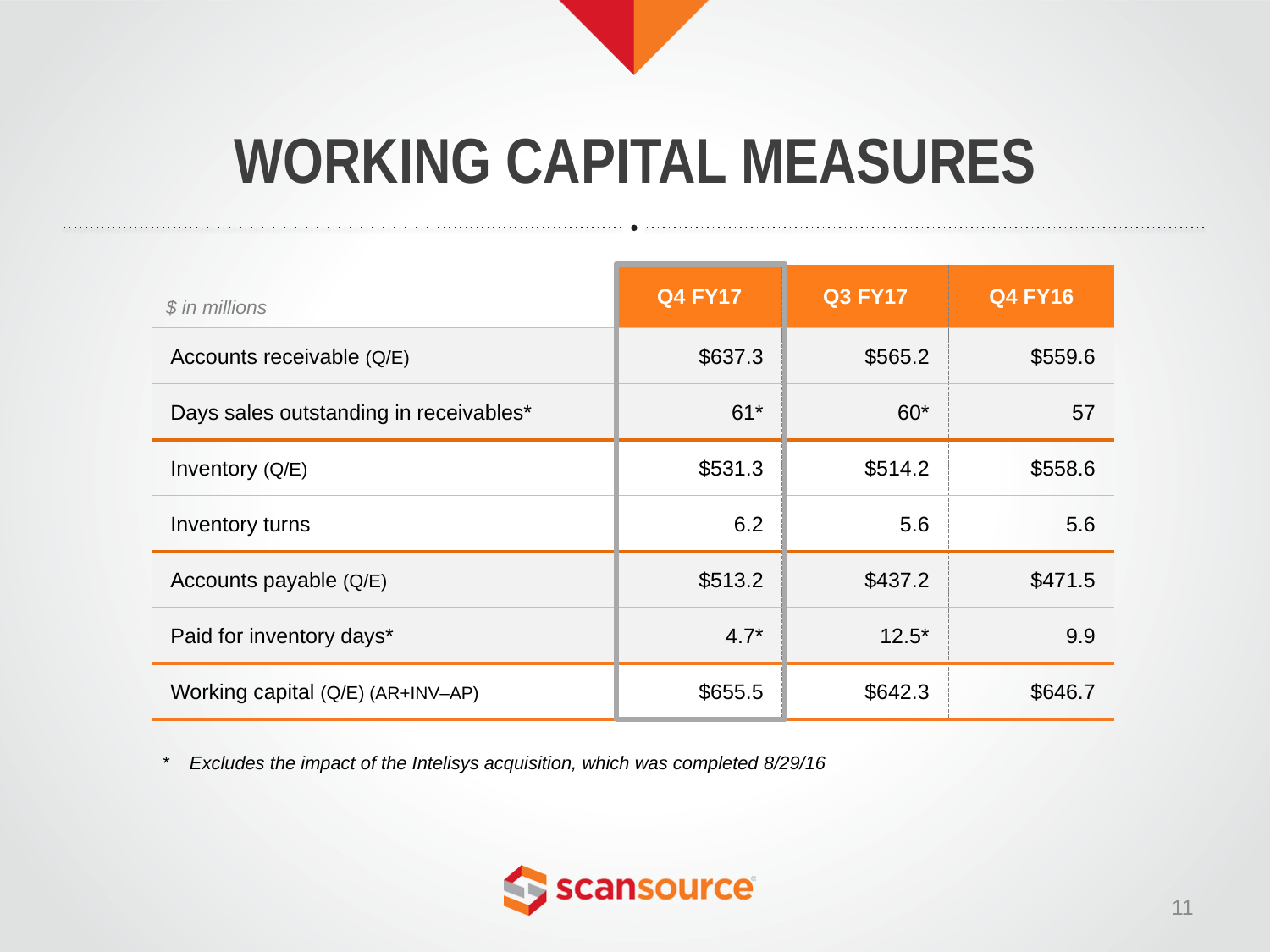### **CASH FLOW AND BALANCE SHEET HIGHLIGHTS**

| \$ in millions                                         | <b>Q4 FY17</b> | <b>Q3 FY17</b> | <b>Q4 FY16</b> |
|--------------------------------------------------------|----------------|----------------|----------------|
| Adjusted EBITDA (QTR)                                  | \$31.0         | \$29.2         | \$21.0         |
| Adjusted ROIC (QTR)*                                   | 13.2%          | 12.6%          | 10.1%          |
| Operating cash flow, trailing 12-months                | \$94.9         | \$112.0        | \$52.2         |
| Cash and cash equivalents $(Q/E)$                      | \$56.1         | \$62.2         | \$61.4         |
| Debt $(Q/E)$                                           | \$97.3         | \$113.9        | \$76.9         |
| Net debt to adjusted EBITDA, trailing 12-months        | 0.34x          | 0.46x          | 0.13x          |
| Shares repurchased $-$ # of shares (QTR)               | --             |                | 63,651         |
| Shares repurchased – dollars (QTR)                     | --             | --             | \$2.4          |
| Cum. repurchases under plan $-$ # shares (as of Q/E)   | 577,643        | 577,643        | 3,364,035      |
| Cum. repurchases under plan $-$ dollars (as of $Q/E$ ) | \$20.3         | \$20.3         | \$119.5        |
| Remaining authorization under plan (as of Q/E)         | \$99.7         | \$99.7         | \$0.5          |

*\* Excludes non-GAAP adjustments and change in fair value of contingent consideration.*

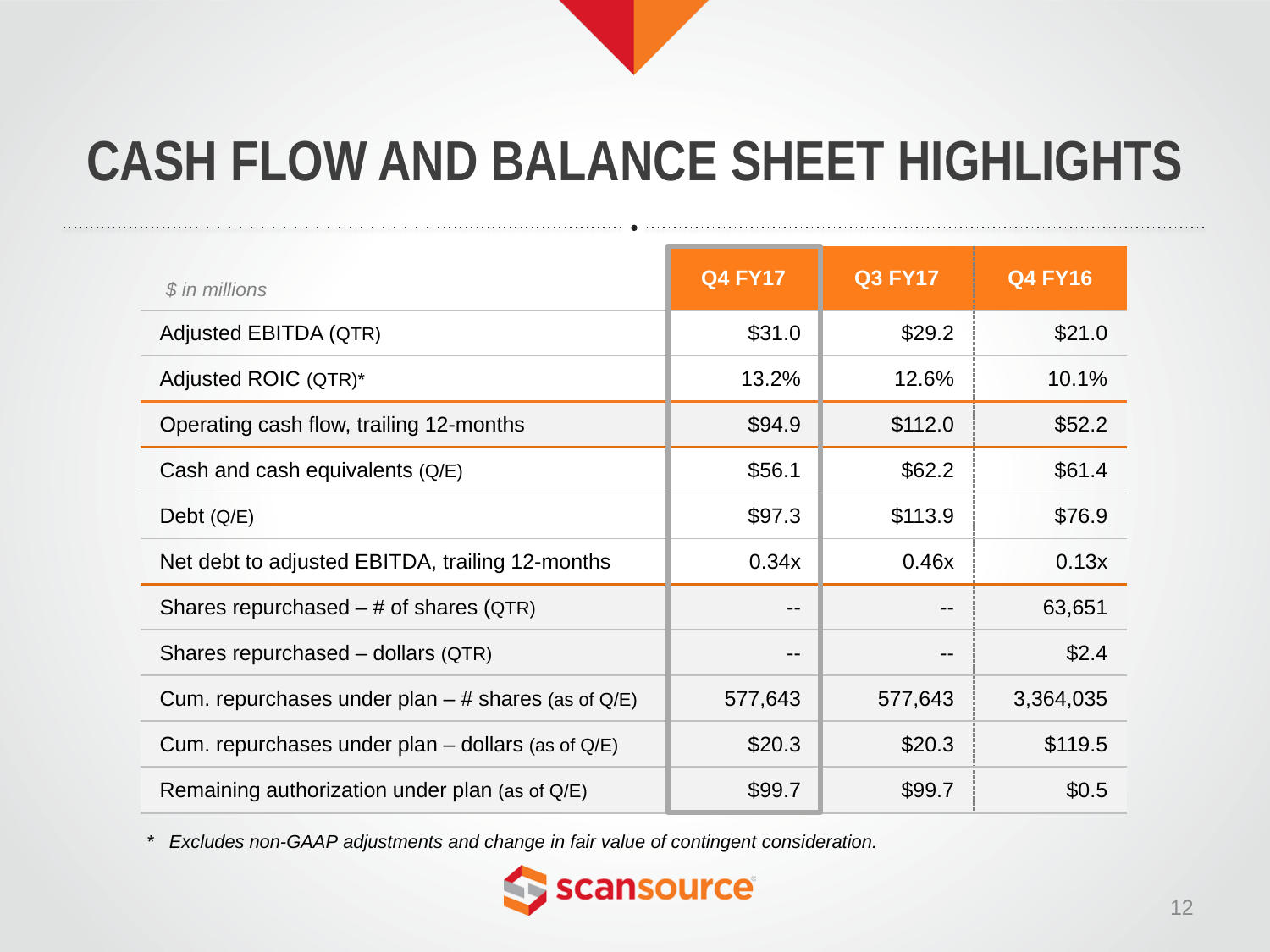

### **Q1 FY18 OUTLOOK\***

**For the quarter ending September 30, 2017, excluding amortization of intangible assets, change in fair value of contingent consideration, and acquisition costs; includes results for POS Portal acquisition from July 31, 2017:**

| <b>Net Sales</b>                      | Range from \$940 million to \$1 billion<br>$\blacksquare$<br>Includes approximately \$15 million for POS Portal<br>п<br>acquisition from July 31, 2017 |
|---------------------------------------|--------------------------------------------------------------------------------------------------------------------------------------------------------|
| <b>GAAP</b><br><b>Diluted EPS</b>     | Range from \$0.49 to \$0.55 per share<br>$\blacksquare$                                                                                                |
| <b>Non-GAAP</b><br><b>Diluted EPS</b> | Range from \$0.74 to \$0.80 per share                                                                                                                  |

*\* Outlook as of August 29, 2017, including results for POS Portal acquisition from July 31, 2017. Non-GAAP diluted EPS excludes amortization of intangible assets, change in fair value of contingent consideration, and acquisition costs. Reflects the following FX rates: \$1.16 to EUR 1.00 for the Euro, \$0.315 to R\$1.00 for the Brazilian real (R\$3.175 to \$1), and \$1.30 to GBP 1.00 for the British pound.*

ansource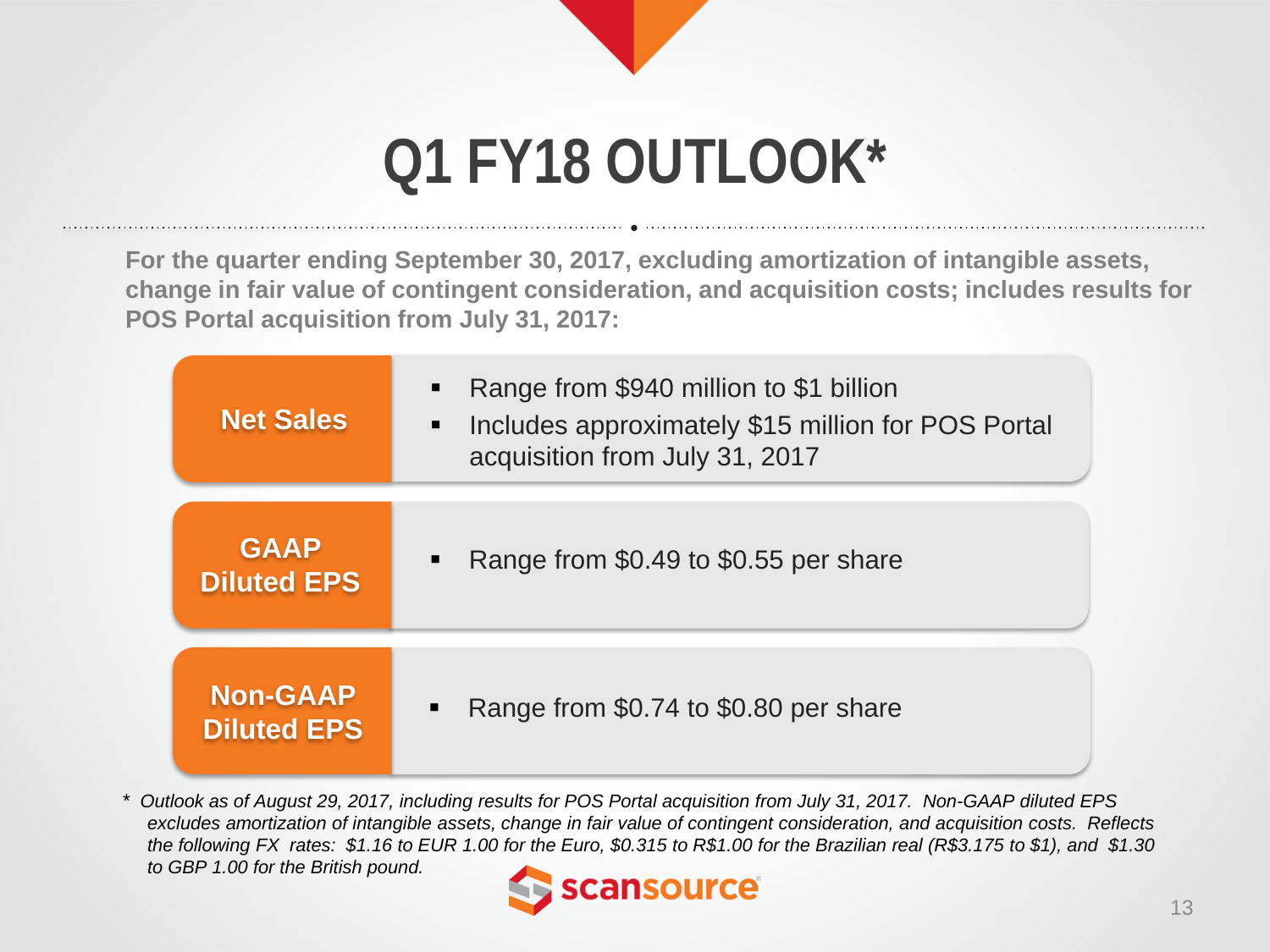#### **Operating Income, Pre-Tax Income, Net Income & EPS – QTR**

| (\$ in thousands)                                | Quarter Ended June 30, 2017 |           |         |                              |            |            |    |                |  |
|--------------------------------------------------|-----------------------------|-----------|---------|------------------------------|------------|------------|----|----------------|--|
|                                                  |                             | Operating |         | Pre-tax                      |            | <b>Net</b> |    | <b>Diluted</b> |  |
|                                                  |                             | Income    |         | income                       |            | income     |    | <b>EPS</b>     |  |
| <b>GAAP</b> measure                              | \$                          | 22,111    | \$      | 23,420                       | \$         | 18,970     | \$ | 0.74           |  |
| Adjustments:                                     |                             |           |         |                              |            |            |    |                |  |
| Amortization of intangible assets                |                             | 3,987     |         | 3,987                        |            | 2,625      |    | 0.10           |  |
| Change in fair value of contingent consideration |                             | 1,290     |         | 1,290                        |            | 680        |    | 0.03           |  |
| Acquisition costs (a)                            |                             | 422       |         | 422                          |            | 422        |    | 0.02           |  |
| Tax settlement and related interest income       |                             |           |         | (1, 382)                     |            | (5,370)    |    | (0.21)         |  |
| Non-GAAP measure                                 | \$                          | 27,810    | \$      | 27,737                       | \$         | 17,327     | \$ | 0.68           |  |
|                                                  |                             |           |         |                              |            |            |    |                |  |
|                                                  |                             |           |         | Quarter Ended March 31, 2017 |            |            |    |                |  |
|                                                  |                             | Operating | Pre-tax |                              | <b>Net</b> |            |    | <b>Diluted</b> |  |
|                                                  |                             | Income    |         | income                       |            | income     |    | <b>EPS</b>     |  |
| <b>GAAP</b> measure                              | \$                          | 19,978    | \$      | 19,571                       | \$         | 12,424     | \$ | 0.49           |  |
| Adjustments:                                     |                             |           |         |                              |            |            |    |                |  |
| Amortization of intangible assets                |                             | 4,217     |         | 4,217                        |            | 2,774      |    | 0.11           |  |
| Change in fair value of contingent consideration |                             | 1,960     |         | 1,960                        |            | 1,194      |    | 0.05           |  |
| Acquisition costs (a)                            |                             |           |         |                              |            |            |    |                |  |
| Non-GAAP measure                                 | \$                          | 26,155    | \$      | 25,748                       | \$         | 16,392     | \$ | 0.65           |  |
|                                                  |                             |           |         |                              |            |            |    |                |  |
|                                                  |                             |           |         | Quarter Ended June 30, 2016  |            |            |    |                |  |
|                                                  |                             | Operating |         | Pre-tax                      |            | <b>Net</b> |    | <b>Diluted</b> |  |
|                                                  |                             | Income    |         | income                       |            | income     |    | <b>EPS</b>     |  |
| <b>GAAP</b> measure                              | \$                          | 18,938    | \$      | 18,603                       | \$         | 12,925     | \$ | 0.50           |  |
| Adjustments:                                     |                             |           |         |                              |            |            |    |                |  |
| Amortization of intangible assets                |                             | 2,591     |         | 2,591                        |            | 1,758      |    | 0.07           |  |
| Change in fair value of contingent consideration |                             | (3,226)   |         | (3,226)                      |            | (2,095)    |    | (0.08)         |  |
| Acquisition costs (a)                            |                             | 553       |         | 553                          |            | 553        |    | 0.02           |  |
| Non-GAAP measure                                 | \$                          | 18,856    | \$      | 18,521                       | \$         | 13,141     | \$ | 0.51           |  |

(a) Acquisition costs are nondeductible for tax purposes.

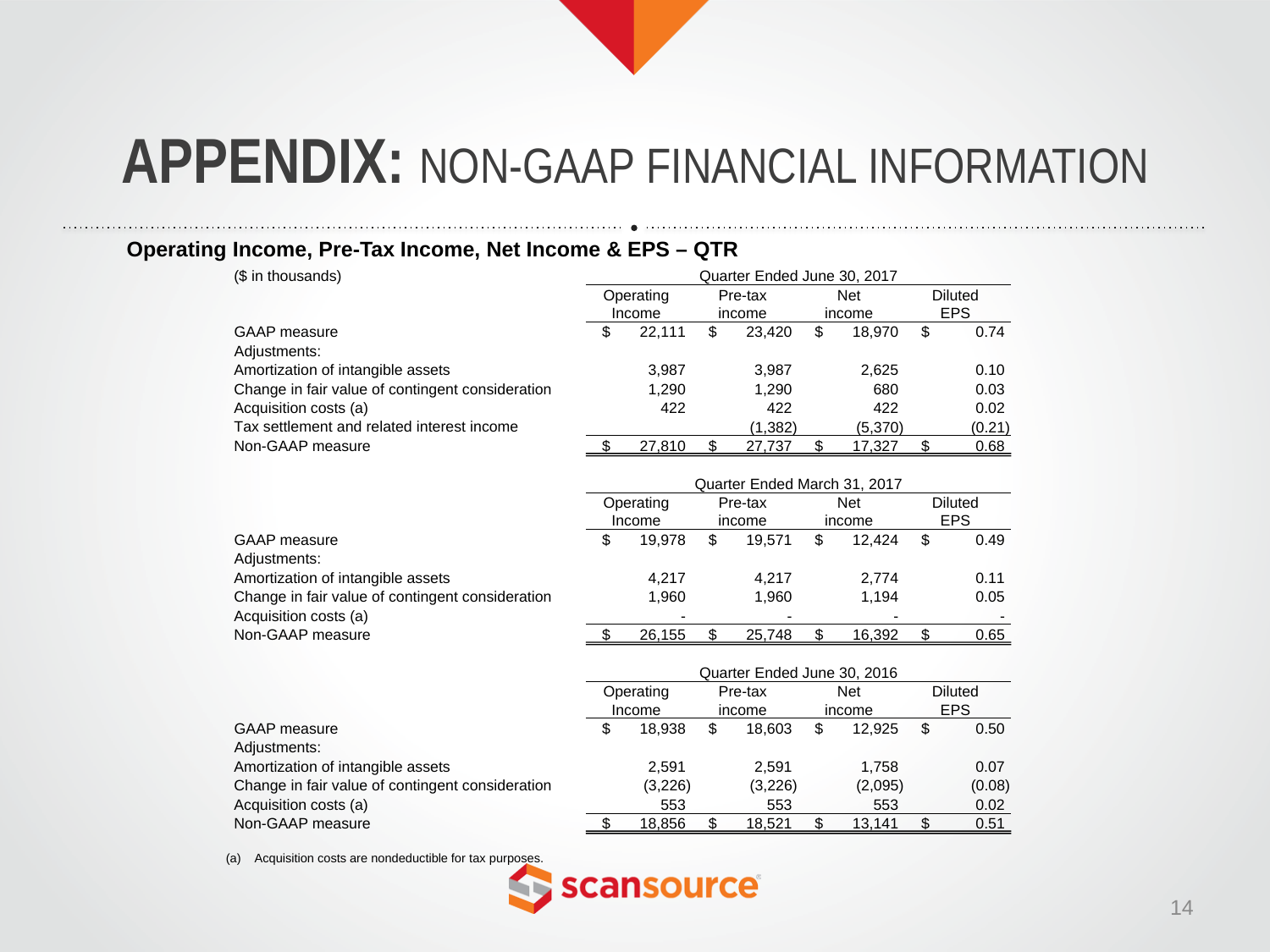#### **Operating Income, Pre-Tax Income, Net Income & EPS – Full Year**

| (\$ in thousands)                                | Year Ended June 30, 2017 |                     |                   |           |                      |         |   |                       |  |
|--------------------------------------------------|--------------------------|---------------------|-------------------|-----------|----------------------|---------|---|-----------------------|--|
|                                                  |                          | Operating<br>Income | Pre-tax<br>income |           | <b>Net</b><br>income |         |   | Diluted<br><b>EPS</b> |  |
| <b>GAAP</b> measure                              | \$                       | 88,239              | \$                | 101,495   | \$                   | 69,246  | S | 2.71                  |  |
| Adjustments:                                     |                          |                     |                   |           |                      |         |   |                       |  |
| Amortization of intangible assets                |                          | 15,524              |                   | 15.524    |                      | 10,247  |   | 0.40                  |  |
| Change in fair value of contingent consideration |                          | 5,211               |                   | 5.211     |                      | 2,921   |   | 0.11                  |  |
| Acquisition costs (a)                            |                          | 1,256               |                   | 1,256     |                      | 1,256   |   | 0.06                  |  |
| Legal recovery, net of attorney fees             |                          |                     |                   | (12, 777) |                      | (8,047) |   | (0.32)                |  |
| Tax settlement and related interest income       |                          |                     |                   | (1,382)   |                      | (5,370) |   | (0.21)                |  |
| Non-GAAP measure                                 |                          | 110.230             | \$.               | 109,327   |                      | 70,253  | S | 2.75                  |  |

|                                                  | Year Ended June 30, 2016 |                     |                   |         |                      |        |    |                              |  |  |
|--------------------------------------------------|--------------------------|---------------------|-------------------|---------|----------------------|--------|----|------------------------------|--|--|
|                                                  |                          | Operating<br>Income | Pre-tax<br>income |         | <b>Net</b><br>income |        |    | <b>Diluted</b><br><b>EPS</b> |  |  |
| <b>GAAP</b> measure                              | \$                       | 96.877              |                   | 96.010  | \$                   | 63.619 | \$ | 2.38                         |  |  |
| Adjustments:                                     |                          |                     |                   |         |                      |        |    |                              |  |  |
| Amortization of intangible assets                |                          | 9,828               |                   | 9,828   |                      | 6,790  |    | 0.25                         |  |  |
| Change in fair value of contingent consideration |                          | 1.294               |                   | 1,294   |                      | 977    |    | 0.04                         |  |  |
| Acquisition costs (a)                            |                          | 863                 |                   | 863     |                      | 863    |    | 0.04                         |  |  |
| Non-GAAP measure                                 |                          | 108,862             |                   | 107,995 |                      | 72,249 | S  | 2.71                         |  |  |

(a) Acquisition costs are nondeductible for tax purposes.

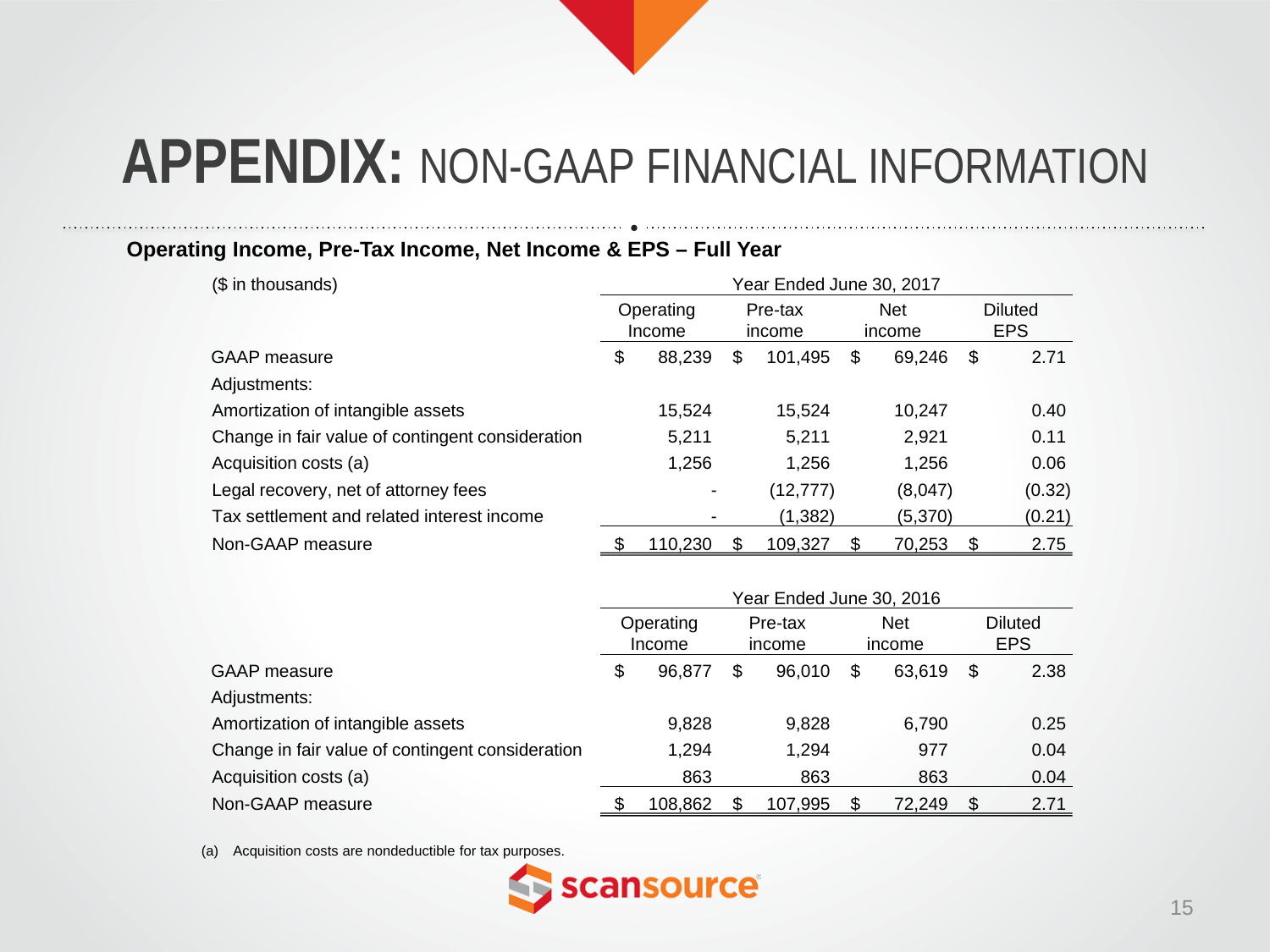#### **Net Sales, Constant Currency and Excluding Acquisitions (Organic Growth) – QTR**

| (\$ in thousands)                                           | <b>WW Barcode,</b><br><b>NW &amp; Security</b> |         |     | <b>WW Comms.</b><br>& Services |     | <b>Consolidated</b> |
|-------------------------------------------------------------|------------------------------------------------|---------|-----|--------------------------------|-----|---------------------|
| For the quarter ended June 30, 2017:                        |                                                |         |     |                                |     |                     |
| Q4 FY17 net sales, as reported                              | \$                                             | 619,241 | \$  | 298,050                        | S   | 917,291             |
| Foreign exchange impact (a)                                 |                                                | (720)   |     | (1, 430)                       |     | (2, 150)            |
| Q4 FY17 net sales, constant currency                        |                                                | 618,521 |     | 296,620                        |     | 915,141             |
| Less: Acquisitions                                          |                                                |         |     | (9, 178)                       |     | (9, 178)            |
| Q4 FY17 net sales, constant currency excluding acquisitions | \$                                             | 618,521 | \$. | 287,442                        |     | 905,963             |
|                                                             |                                                |         |     |                                |     |                     |
| Q4 FY16 net sales, as reported                              | \$                                             | 581,346 | \$  | 296,127                        | \$. | 877,473             |
| Less: Acquisitions                                          |                                                |         |     |                                |     |                     |
| Q4 FY16 net sales, excluding acquisitions                   | -\$                                            | 581,346 | \$  | 296,127                        | S   | 877,473             |
| Y/Y % Change:                                               |                                                |         |     |                                |     |                     |
| As reported                                                 |                                                | 6.5%    |     | 0.6%                           |     | 4.5%                |
| Constant currency                                           |                                                | 6.4%    |     | 0.2%                           |     | 4.3%                |
| Constant currency, excluding acquisitions (organic growth)  |                                                | 6.4%    |     | $-2.9%$                        |     | 3.2%                |

*(a) Year-over-year sales growth excluding the translation impact of changes in foreign currency rates. Calculated by translating net sales for the quarter ended June 30, 2017 into U.S. dollars using the weighted average foreign exchange rates for the quarter ended June 30, 2016.*

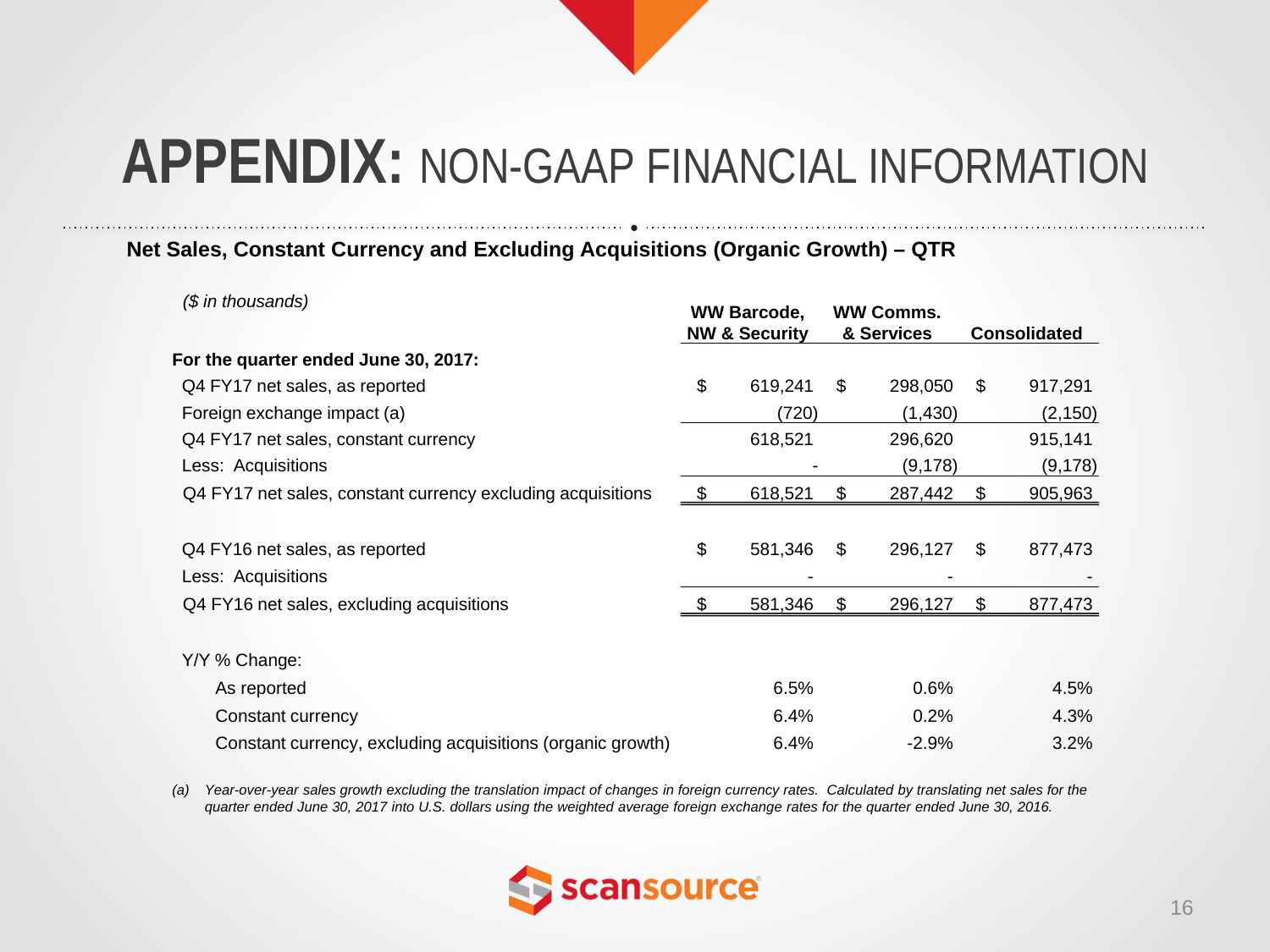#### **Net Sales, Constant Currency and Excluding Acquisitions (Organic Growth) – Full Year**

| (\$ in thousands)                                          |                | <b>WW Barcode,</b><br><b>NW &amp; Security</b> |     | <b>WW Comms.</b><br>& Services |     | <b>Consolidated</b> |
|------------------------------------------------------------|----------------|------------------------------------------------|-----|--------------------------------|-----|---------------------|
| For the year ended June 30, 2017:                          |                |                                                |     |                                |     |                     |
| FY17 net sales, as reported                                | \$             | 2,389,256                                      | \$  | 1,178,930                      | \$. | 3,568,186           |
| Foreign exchange impact (a)                                |                | (10, 229)                                      |     | (8,599)                        |     | (18, 828)           |
| FY17 net sales, constant currency                          |                | 2,379,027                                      |     | 1,170,331                      |     | 3,549,358           |
| Less: Acquisitions                                         |                | (99, 332)                                      |     | (29, 421)                      |     | (128, 753)          |
| FY17 net sales, constant currency excluding acquisitions   | - \$           | 2,279,695                                      | \$. | 1,140,910                      | S   | 3,420,605           |
|                                                            |                |                                                |     |                                |     |                     |
| FY16 net sales, as reported                                | \$             | 2,361,670                                      | \$  | 1,178,556                      | \$  | 3,540,226           |
| Less: Acquisitions                                         |                | (34, 628)                                      |     |                                |     | (34, 628)           |
| FY16 net sales, constant currency excluding acquisitions   | $\mathfrak{L}$ | 2,327,042                                      | \$  | 1,178,556                      | \$  | 3,505,598           |
|                                                            |                |                                                |     |                                |     |                     |
| Y/Y % Change:                                              |                |                                                |     |                                |     |                     |
| As reported                                                |                | 1.2%                                           |     | 0.0%                           |     | 0.8%                |
| Constant currency                                          |                | 0.7%                                           |     | $-0.7%$                        |     | 0.3%                |
| Constant currency, excluding acquisitions (organic growth) |                | $-2.0%$                                        |     | $-3.2%$                        |     | $-2.4%$             |

*(a) Year-over-year sales growth excluding the translation impact of changes in foreign currency rates. Calculated by translating net sales for the fiscal year ended June 30, 2017 into U.S. dollars using the weighted average foreign exchange rates for fiscal year ended June 30, 2016.*

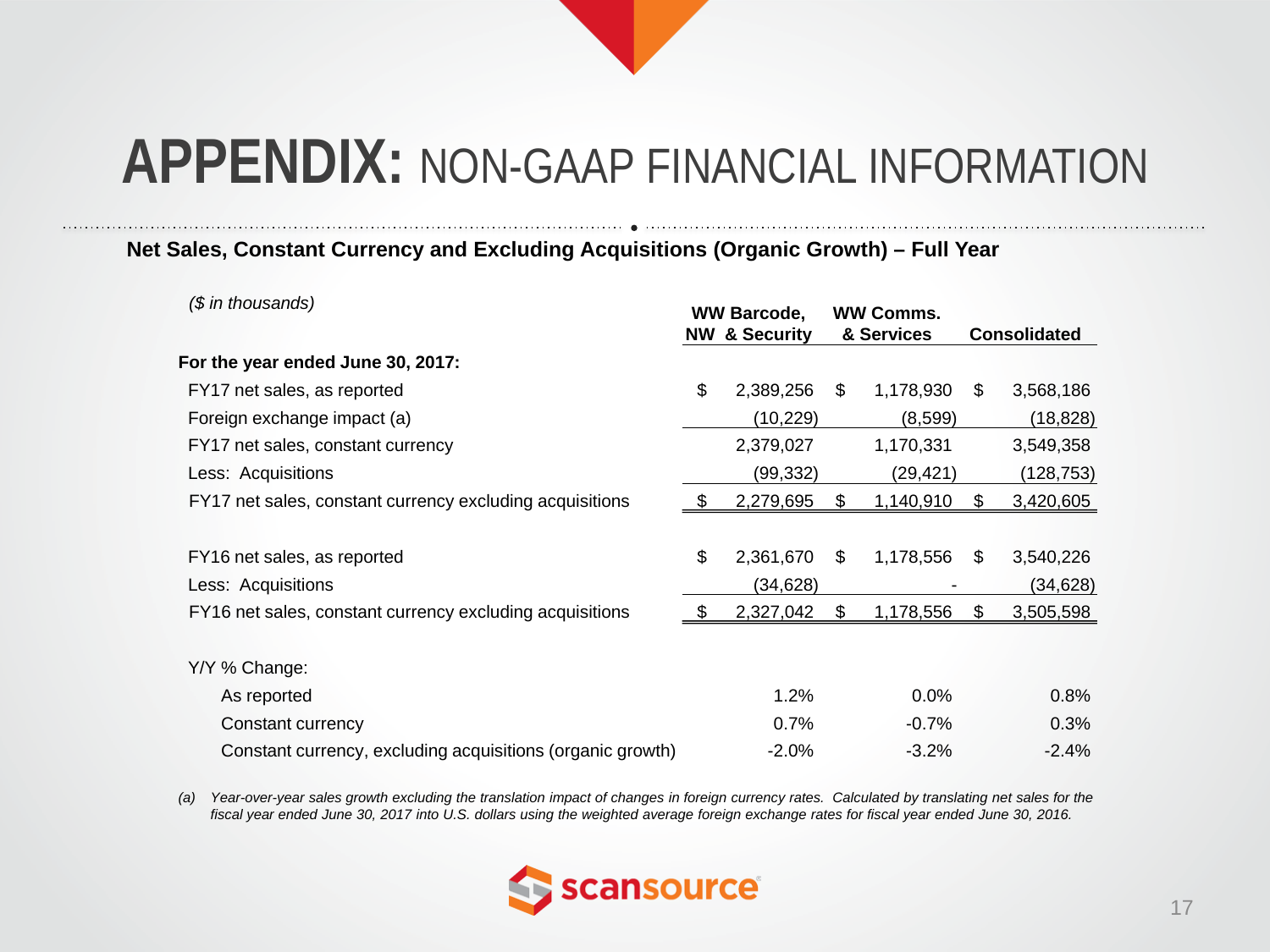#### **Highlights by Segment – QTR**

|                                                  | Quarter Ended June 30, 2017                    |                                                |    |                                |    |           |    |                     |  |  |  |  |  |
|--------------------------------------------------|------------------------------------------------|------------------------------------------------|----|--------------------------------|----|-----------|----|---------------------|--|--|--|--|--|
| (\$ in thousands)                                | <b>WW Barcode,</b><br><b>NW &amp; Security</b> |                                                |    | <b>WW Comms.</b><br>& Services |    | Corporate |    | <b>Consolidated</b> |  |  |  |  |  |
| Net sales                                        | \$                                             | 619,241                                        | \$ | 298,050                        | \$ |           | \$ | 917,291             |  |  |  |  |  |
| GAAP operating income                            | \$                                             | 12,997                                         | \$ | 9,536                          | \$ | (422)     | \$ | 22,111              |  |  |  |  |  |
| Adjustments:                                     |                                                |                                                |    |                                |    |           |    |                     |  |  |  |  |  |
| Amortization of intangible assets                |                                                | 770                                            |    | 3,217                          |    |           |    | 3,987               |  |  |  |  |  |
| Change in fair value of contingent consideration |                                                |                                                |    | 1,290                          |    |           |    | 1,290               |  |  |  |  |  |
| Acquisition costs                                |                                                |                                                |    |                                |    | 422       |    | 422                 |  |  |  |  |  |
| Non-GAAP operating income                        |                                                | 13,767                                         | \$ | 14,043                         | \$ |           | S. | 27,810              |  |  |  |  |  |
| GAAP operating income % (of net sales)           |                                                | 2.10%                                          |    | 3.20%                          |    | n/m       |    | 2.41%               |  |  |  |  |  |
| Non-GAAP operating income % (of net sales)       |                                                | 2.22%                                          |    | 4.71%                          |    | n/m       |    | 3.03%               |  |  |  |  |  |
|                                                  | Quarter Ended March 31, 2017                   |                                                |    |                                |    |           |    |                     |  |  |  |  |  |
| $$$ in thousands)                                |                                                |                                                |    |                                |    |           |    |                     |  |  |  |  |  |
|                                                  |                                                | <b>WW Barcode,</b><br><b>NW &amp; Security</b> |    | <b>WW Comms.</b><br>& Services |    | Corporate |    | <b>Consolidated</b> |  |  |  |  |  |
| Net sales                                        | \$                                             | 548,971                                        | \$ | 264,567                        | \$ |           | \$ | 813,538             |  |  |  |  |  |
| GAAP operating income                            | \$                                             | 11,175                                         | \$ | 8,803                          | \$ |           | \$ | 19,978              |  |  |  |  |  |
| Adjustments:                                     |                                                |                                                |    |                                |    |           |    |                     |  |  |  |  |  |
| Amortization of intangible assets                |                                                | 1,098                                          |    | 3,119                          |    |           |    | 4,217               |  |  |  |  |  |
| Change in fair value of contingent consideration |                                                |                                                |    | 1,960                          |    |           |    | 1,960               |  |  |  |  |  |
| Acquisition costs                                |                                                |                                                |    |                                |    |           |    |                     |  |  |  |  |  |
| Non-GAAP operating income                        | \$.                                            | 12,273                                         | \$ | 13,882                         | \$ |           | \$ | 26,155              |  |  |  |  |  |

Non-GAAP operating income % (of net sales)  $2.24\%$  5.25% n/m 3.21%

*n/m = not meaningful*

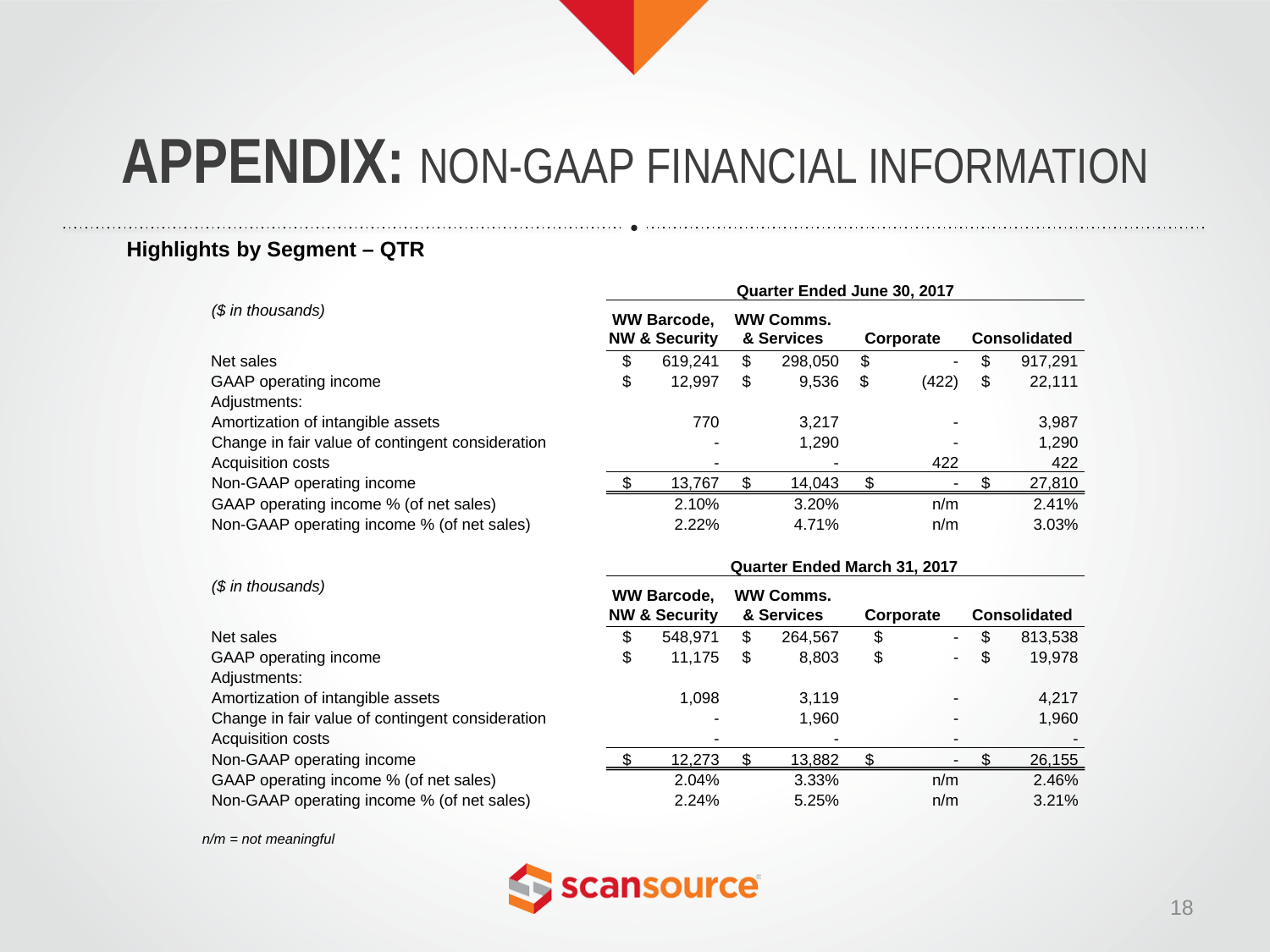#### **Highlights by Segment – QTR**

|                                                  | Quarter Ended June 30, 2016 (a) |                                                |    |                                |    |           |                     |         |  |  |  |  |  |
|--------------------------------------------------|---------------------------------|------------------------------------------------|----|--------------------------------|----|-----------|---------------------|---------|--|--|--|--|--|
| (\$ in thousands)                                |                                 | <b>WW Barcode.</b><br><b>NW &amp; Security</b> |    | <b>WW Comms.</b><br>& Services |    | Corporate | <b>Consolidated</b> |         |  |  |  |  |  |
| Net sales                                        | \$                              | 581.346                                        | \$ | 296,127                        | \$ | ۰.        | \$                  | 877,473 |  |  |  |  |  |
| GAAP operating income                            | \$                              | 8,808                                          | \$ | 10,683                         | \$ | (553)     | \$                  | 18,938  |  |  |  |  |  |
| Adjustments:                                     |                                 |                                                |    |                                |    |           |                     |         |  |  |  |  |  |
| Amortization of intangible assets                |                                 | 1.060                                          |    | 1.532                          |    |           |                     | 2,591   |  |  |  |  |  |
| Change in fair value of contingent consideration |                                 | 54                                             |    | (3,280)                        |    |           |                     | (3,226) |  |  |  |  |  |
| Acquisition costs                                |                                 |                                                |    |                                |    | 553       |                     | 553     |  |  |  |  |  |
| Non-GAAP operating income                        |                                 | 9.922                                          |    | 8,935                          |    |           |                     | 18,856  |  |  |  |  |  |
| GAAP operating income % (of net sales)           |                                 | 1.52%                                          |    | 3.61%                          |    | n/m       |                     | 2.16%   |  |  |  |  |  |
| Non-GAAP operating income % (of net sales)       |                                 | 1.71%                                          |    | 3.02%                          |    | n/m       |                     | 2.15%   |  |  |  |  |  |

*n/m = not meaningful*

*(a) Reflects reclassifications between segments for certain geographies to provide comparable financial information.*

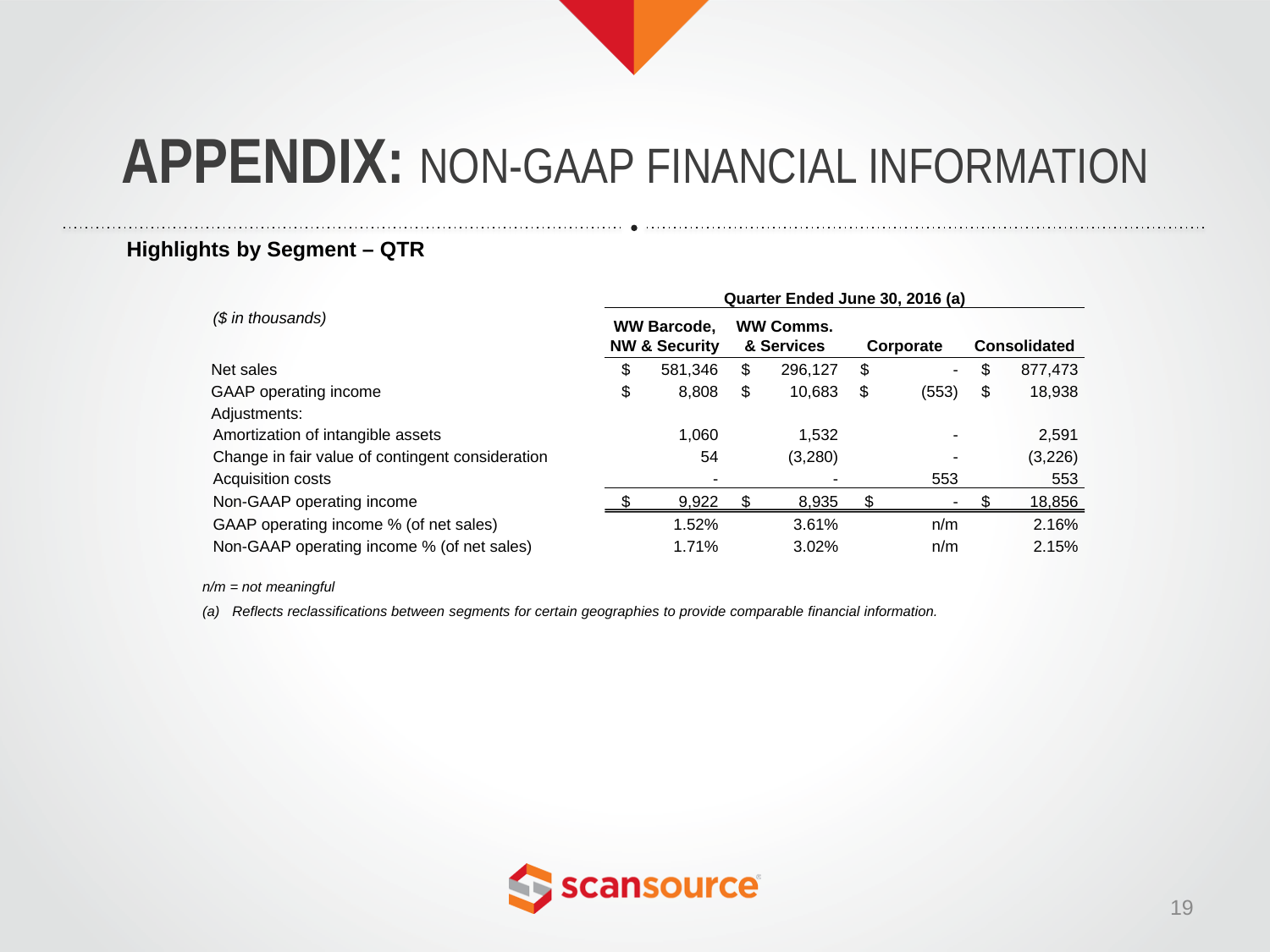#### **Highlights by Segment – Full Year**

|                                                  | Year Ended June 30, 2017 |                    |   |                  |  |                          |    |                     |  |  |
|--------------------------------------------------|--------------------------|--------------------|---|------------------|--|--------------------------|----|---------------------|--|--|
| (\$ in thousands)                                |                          | <b>WW Barcode.</b> |   |                  |  |                          |    |                     |  |  |
|                                                  |                          | <b>NW &amp;</b>    |   | <b>WW Comms.</b> |  |                          |    |                     |  |  |
|                                                  |                          | <b>Security</b>    |   | & Services       |  | Corporate                |    | <b>Consolidated</b> |  |  |
| Net sales                                        | S                        | 2,389,256          | S | 1,178,930 \$     |  | $\overline{\phantom{a}}$ | \$ | 3,568,186           |  |  |
| GAAP operating income                            | \$                       | 49,727 \$          |   | 39,768 \$        |  | $(1,256)$ \$             |    | 88,239              |  |  |
| Adjustments:                                     |                          |                    |   |                  |  |                          |    |                     |  |  |
| Amortization of intangible assets                |                          | 4.033              |   | 11.491           |  |                          |    | 15,524              |  |  |
| Change in fair value of contingent consideration |                          |                    |   | 5,211            |  |                          |    | 5,211               |  |  |
| Acquisition costs                                |                          |                    |   |                  |  | 1.256                    |    | 1,256               |  |  |
| Non-GAAP operating income                        |                          | 53,760 \$          |   | 56,470           |  |                          |    | 110,230             |  |  |
| GAAP operating income % (of net sales)           |                          | 2.08%              |   | 3.37%            |  | n/m                      |    | 2.47%               |  |  |
| Non-GAAP operating income % (of net sales)       |                          | 2.25%              |   | 4.79%            |  | n/m                      |    | 3.09%               |  |  |

|                                                  | Year Ended June 30, 2016 (a) |                    |     |                  |  |            |    |                     |  |  |  |  |  |  |
|--------------------------------------------------|------------------------------|--------------------|-----|------------------|--|------------|----|---------------------|--|--|--|--|--|--|
| (\$ in thousands)                                |                              | <b>WW Barcode,</b> |     |                  |  |            |    |                     |  |  |  |  |  |  |
|                                                  |                              | <b>NW &amp;</b>    |     | <b>WW Comms.</b> |  |            |    |                     |  |  |  |  |  |  |
|                                                  |                              | <b>Security</b>    |     | & Services       |  | Corporate  |    | <b>Consolidated</b> |  |  |  |  |  |  |
| Net sales                                        | S                            | 2,361,670          | \$. | 1,178,556 \$     |  | ٠          | \$ | 3,540,226           |  |  |  |  |  |  |
| GAAP operating income                            | \$                           | 52,227 \$          |     | 45,513 \$        |  | $(863)$ \$ |    | 96,877              |  |  |  |  |  |  |
| Adjustments:                                     |                              |                    |     |                  |  |            |    |                     |  |  |  |  |  |  |
| Amortization of intangible assets                |                              | 3,752              |     | 6,076            |  |            |    | 9,828               |  |  |  |  |  |  |
| Change in fair value of contingent consideration |                              | 181                |     | 1.113            |  |            |    | 1,294               |  |  |  |  |  |  |
| Acquisition costs                                |                              |                    |     |                  |  | 863        |    | 863                 |  |  |  |  |  |  |
| Non-GAAP operating income                        |                              | 56,160             | \$. | 52,702 \$        |  | ٠          |    | 108,862             |  |  |  |  |  |  |
| GAAP operating income % (of net sales)           |                              | 2.21%              |     | 3.86%            |  | n/m        |    | 2.74%               |  |  |  |  |  |  |
| Non-GAAP operating income % (of net sales)       |                              | 2.38%              |     | 4.47%            |  | n/m        |    | 3.08%               |  |  |  |  |  |  |

*n/m = not meaningful*

*(a) Reflects reclassifications between segments for certain geographies to provide comparable financial information.*

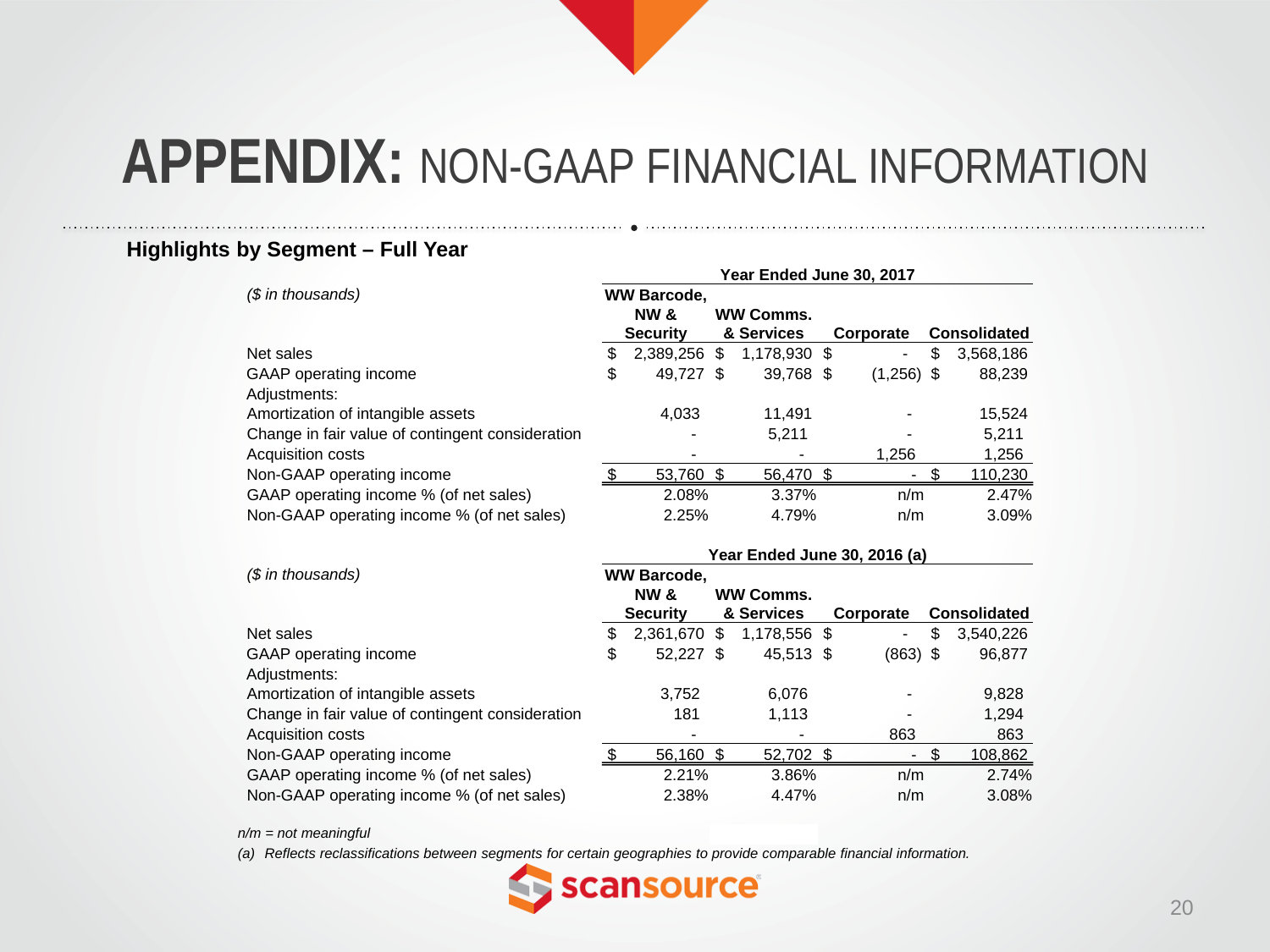#### **Adjusted Return on Invested Capital**

*(\$ in thousands)*

|                                                                   |    | <b>Q4 FY17</b> |     | Q3 FY17 |      | <b>Q2 FY17</b> |     | Q1 FY17 |      | <b>Q4 FY16</b> |
|-------------------------------------------------------------------|----|----------------|-----|---------|------|----------------|-----|---------|------|----------------|
| Adjusted return on invested capital (ROIC), annualized (a)        |    | 13.2%          |     | 12.6%   |      | 13.8%          |     | 13.1%   |      | 10.1%          |
| Reconciliation of Net Income to Adjusted EBITDA                   |    |                |     |         |      |                |     |         |      |                |
| Net income - GAAP                                                 | \$ | 18,970         | \$  | 12,424  | - \$ | 23,037         | \$. | 14,816  | \$   | 12,925         |
| Plus: Income taxes                                                |    | 4,450          |     | 7,147   |      | 12,744         |     | 7,908   |      | 5,678          |
| Plus: Interest expense                                            |    | 934            |     | 780     |      | 912            |     | 589     |      | 440            |
| Plus: Depreciation and amortization                               |    | 6,276          |     | 6,880   |      | 6,588          |     | 5,224   |      | 4,584          |
| <b>EBITDA</b>                                                     |    | 30,630         |     | 27,231  |      | 43,281         |     | 28,537  |      | 23,627         |
| Change in fair value of contingent consideration                  |    | 1,290          |     | 1,960   |      | 1,791          |     | 169     |      | (3,226)        |
| Acquisition costs                                                 |    | 422            |     |         |      | 335            |     | 498     |      | 553            |
| Interest income related to tax settlement                         |    | (1, 382)       |     |         |      |                |     |         |      |                |
| Legal settlement, net of attorney fees                            |    |                |     |         |      | (12,777)       |     |         |      |                |
| Adjusted EBITDA (numerator for ROIC)(non-GAAP)                    | S  | 30,960         | \$  | 29,191  | \$   | 32,630         | \$  | 29,204  | \$   | 20,954         |
| <b>Invested Capital Calculation</b>                               |    |                |     |         |      |                |     |         |      |                |
| Equity - beginning of the quarter                                 | \$ | 808,719        | \$. | 787,536 | \$.  | 773,161        | SS. | 774,496 | - \$ | 757,374        |
| Equity - end of quarter                                           |    | 837,145        |     | 808,719 |      | 787,536        |     | 773,161 |      | 774,496        |
| Add: Change in fair value of contingent consideration, net of tax |    | 680            |     | 1,194   |      | 1,000          |     | 46      |      | (2,095)        |
| Add: Acquisition costs, net of tax                                |    | 422            |     |         |      | 335            |     | 498     |      | 553            |
| Add: Tax settlement and related interest income, net of tax       |    | (5,370)        |     |         |      |                |     |         |      |                |
| Add: Legal settlement, net of attorney fees, net of tax           |    |                |     |         |      | (8,047)        |     |         |      |                |
| Average equity                                                    |    | 820,798        |     | 798,725 |      | 776,993        |     | 774,101 |      | 765,164        |
| Average funded debt (b)                                           |    | 117,970        |     | 137,597 |      | 162,483        |     | 107,718 |      | 71,577         |
| Invested capital (denominator for ROIC)(non-GAAP)                 |    | 938,768        | S   | 936,322 | S.   | 939,476        | \$. | 881,819 |      | 836,741        |

*(a) Calculated as net income plus interest expense, income taxes, depreciation and amortization (EBITDA), annualized divided by invested capital for the period. Adjusted EBITDA reflects other adjustments for non-GAAP measures.*

*(b) Average daily amounts outstanding on short-term and long-term interest-bearing debt.*